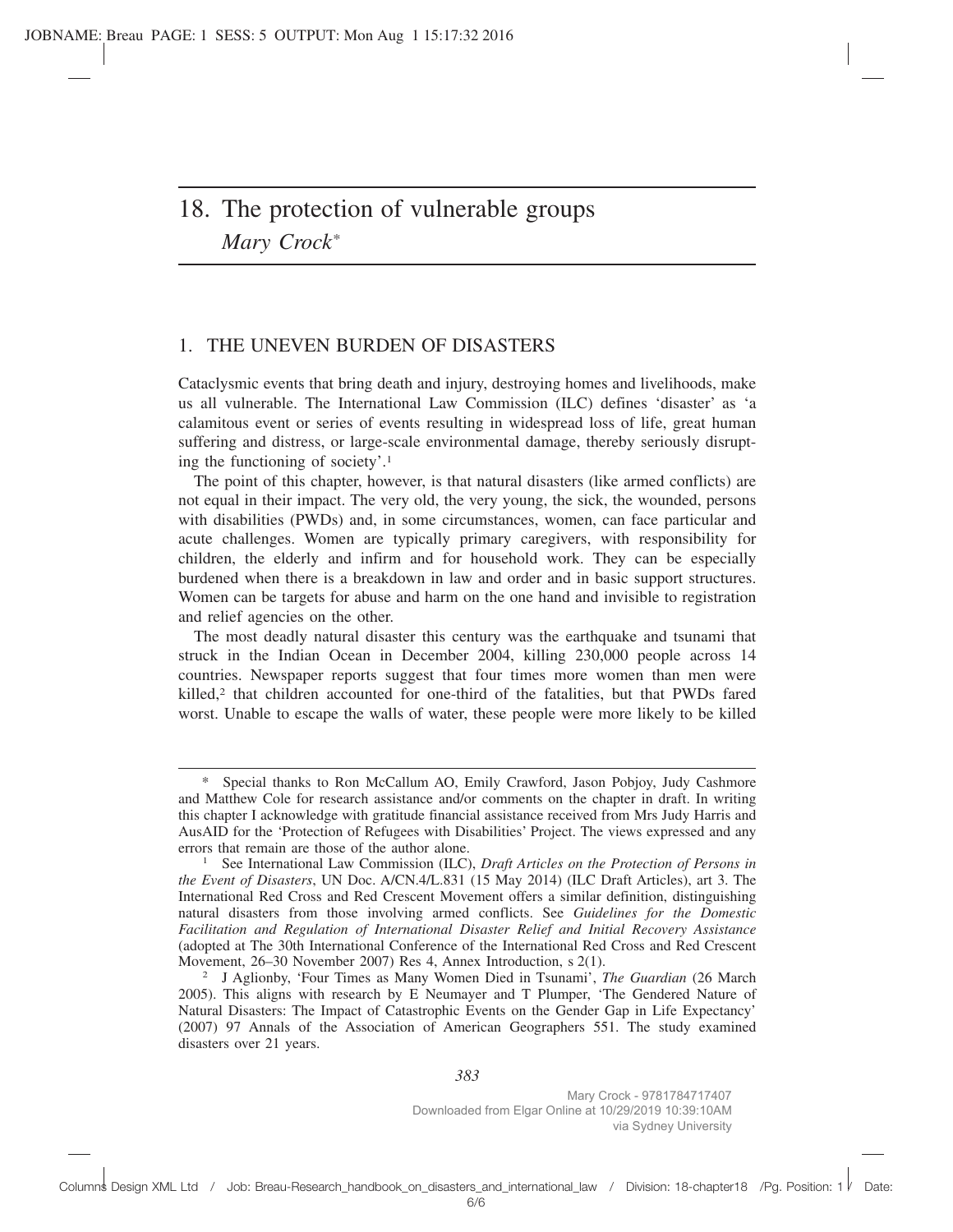or wounded. They also struggled to access aid in the aftermath of the disaster.3 In the earthquake and tsunami off the Pacific coast of Tohoku that killed more than 15,000 in 2011, older persons were said to account for over 65 per cent of the deaths.4 PWDs also suffer disproportionate harm in and when displaced by human conflict. In 2014–15 the United Nations High Commissioner for Refugees (UNHCR) reported over 59 million refugees and persons of concern,<sup>5</sup> the conflicts in Syria and Iraq producing flows not seen since the 1994 genocide in Rwanda. HelpAge and Handicap International in 2013 found the incidence of disability amongst refugees from Syria was almost twice the global average estimated by the World Health Organization (WHO) in its *Global Health Report*. <sup>6</sup> Of the Syrian refugees surveyed, researchers found 30 per cent had special needs. One in five was affected by physical, sensory or intellectual impairment; one in seven was affected by chronic disease; and one in 20 suffered from injury, with nearly 80 per cent of those injuries resulting directly from the conflict. Seventy-seven per cent of older refugees surveyed had special needs.7 These people shared the same concerns as able-bodied refugees about lack of food and income, access to shelter, basic healthcare and essential household items. However, refugees with disabilities faced extra challenges in obtaining assistance – and the consequences for them not obtaining assistance were disproportionately harsh.

There is now substantial research documenting the impact of conflict and disasters on PWDs.8 As well as inflicting physical and psychological injuries that can lead to short- and long-term impairments, disaster events typically involve major disruptions to societal structures and operations. These can seriously affect the ability to respond to persons in need. PWDs are more likely to be left behind during evacuation exercises; they are less likely to benefit from humanitarian assistance or to gain access to needed medical services or assistive technologies. Situational stressors and negative cultural attitudes to disability can produce adverse responses that range from discrimination in the allocation of scarce resources<sup>9</sup> through to failure to acknowledge the presence of

<sup>9</sup> See ibid.

<sup>3</sup> United Nations (UN) Children's Fund (UNICEF), *UNICEF launches \$144.5 million appeal* (6 January 2005) <http://www.unicef.org/media/media\_24707.html> accessed 21 September 2015.

<sup>4</sup> Defined as 60 years or older. See Jiji Press, '70% of Missing Aged 60 and Older' *Japan Times* (8 March 2012) 2. See also *Kyodo News* '90% of Disaster Casualties Drowned' *Japan Times* (21 April 2011) 2.

<sup>5</sup> See UN High Commissioner for Refugees (UNHCR) *Global Trends 2013: War's Human Cost* (UNCHR, 2014) 36 *<*http://unhcr.org/trends2013> accessed 21 September 2015.

<sup>&</sup>lt;sup>6</sup> World Health Organization (WHO) *World Report on Disability* (2011) <http://www. who.int/disabilities/worldreport/2011/en/> accessed 21 September 2015.

<sup>7</sup> See HelpAge and Handicap International, *Hidden Victims of the Syrian Crisis: Disabled, Injured and Older Refugees* (2014) <https://data.unhcr.org/syrianrefugees/download.php?id= 5812> accessed 21 September 2015*.*

<sup>8</sup> See, e.g., JE Lord, 'Disability-Inclusive Disaster Preparedness and Response' (2010) American Society of International Law Proceedings 118, 119–20; UN Enable, 'Disability, Natural Disasters and Emergency Situations', available at <http://www.un.org/disabilities/ default.asp?id=1546>.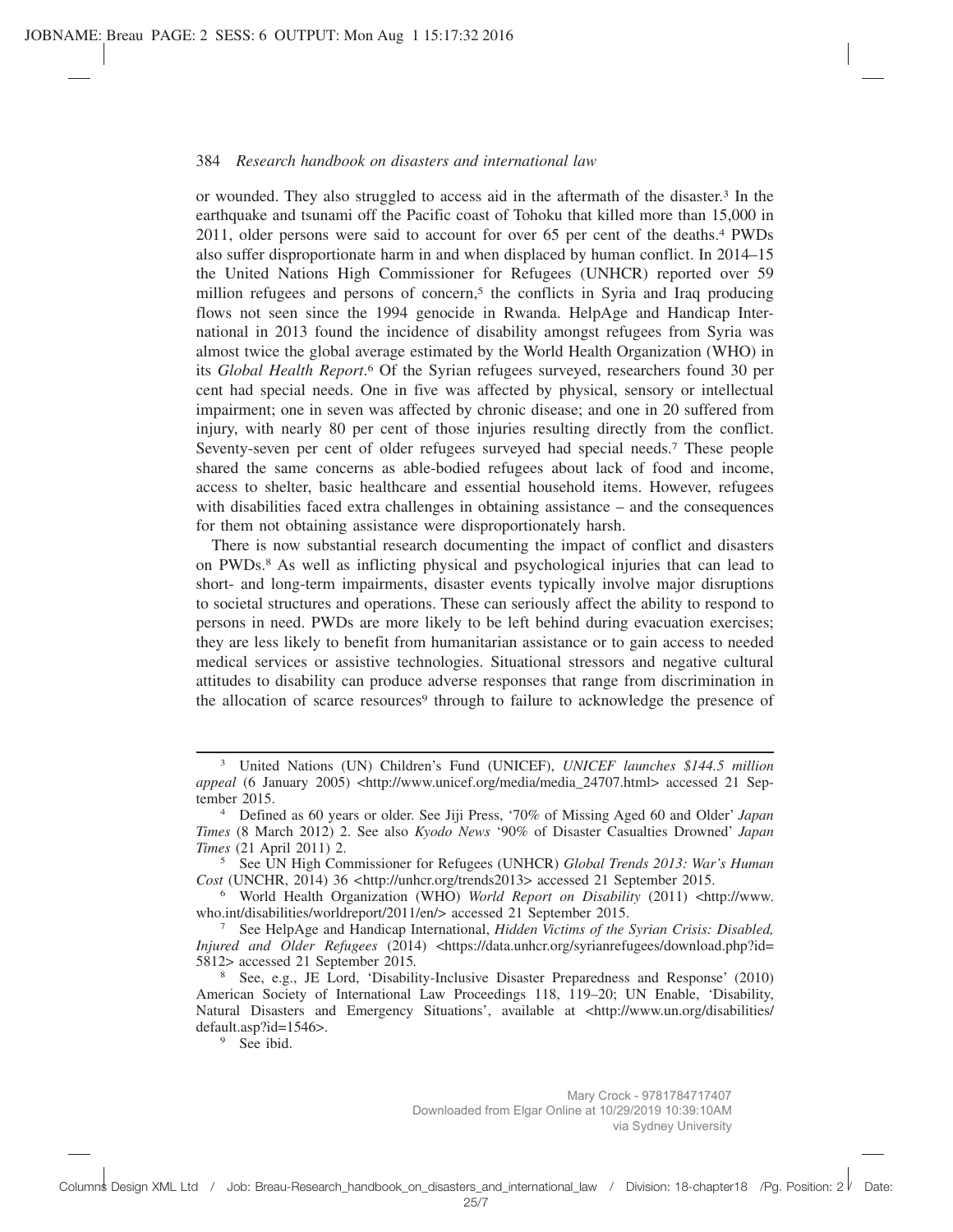these people.10 The propensity for governments to neglect and ignore vulnerable groups within their societies was confirmed by a UN survey conducted in 2013. This found that PWDs were rarely included in the planning and execution of recovery and reconstruction operations  $-$  a fact that has only recently begun to change.<sup>11</sup>

In this chapter I explore how international law has responded to vulnerability in situations of disaster and emergency. In an account that is necessarily impressionistic given the enormity of the subject matter, I examine the genesis and evolution of legal norms governing the protection of various groups of vulnerable people in disaster situations. These are women, children, PWDs, the elderly and minority groups.

The chapter is organized around two main arguments. The first is that international legal norms in this field are very much work in progress. International law seems to have developed first in response to situations involving human conflict and, to a lesser extent, epidemics – rooted in religious beliefs and traditions encouraging charitable responses to persons in need. Legal norms and practices to govern responses to natural disasters are both more recent and less defined. In many respects the development of international law has been reactive, with landmark 'protective' norms created in response to particular events.

My second argument is that in recent years international human rights law (IHRL) has undergone cathartic change in its approach to vulnerability in all its forms and manifestations. That change is best expressed as a move away from charity and from paternalist and medical models of protection towards a rights-based framework for all vulnerable groups – from women and children through PWDs to minority groups. Of the nine human rights conventions,<sup>12</sup> the most significant in this context have been the 1995 Convention on the Rights of the Child13 and the Convention on the Rights of Persons with Disabilities (CRPD), concluded in 2006.14 Article 11 of the CRPD represents the first occasion in which state parties *expressly* assume protection

See M Crock, R McCallum, B Saul and L Smith-Khan, 'To "Promote, Protect and Ensure": Overcoming Obstacles to Identifying Disability in Forced Migration' (2014) 27 JRS 38.

<sup>11</sup> Lord (n 8) 119–20. For the change in approach, see, e.g., International Foundation of the Red Cross (IFRC) and United Nations Development Program (UNDP) *Effective Law and Regulation for Disaster Risk Reduction: A Multi-Country Report* (2014); and Sendai Framework for Disaster Risk Reduction, 18 March 2015, UN Doc. A/CONF.224/CRP.1. Both are discussed in Section 4 below.

<sup>12</sup> These instruments include notably: International Covenant on Civil and Political Rights (opened for signature 16 December 1966, entered into force 23 March 1976) (ICCPR); International Covenant on Economic, Social and Cultural Rights (opened for signature 16 December 1966, entered into force 3 January 1976) (ICESCR); Convention on the Elimination of All Forms of Racial Discrimination (adopted 21 December 1965, entered into force 4 January 1969) (CERD); Convention on the Elimination of Discrimination Against Women (adopted 18 December 1979, entered into force 3 September 1981) (CEDAW); and Convention Against Torture and Other Cruel, Inhuman or Degrading Treatment or Punishment (adopted 10 December 1984, entered into force 26 June 1987) (CAT).

<sup>&</sup>lt;sup>13</sup> Convention on the Rights of the Child (adopted 20 November 1989, entered into force 2 September 1990) (CRC).

<sup>&</sup>lt;sup>14</sup> Convention on the Rights of Persons with Disabilities (adopted 30 March 2007, entered into force 3 May 2008) (CRPD).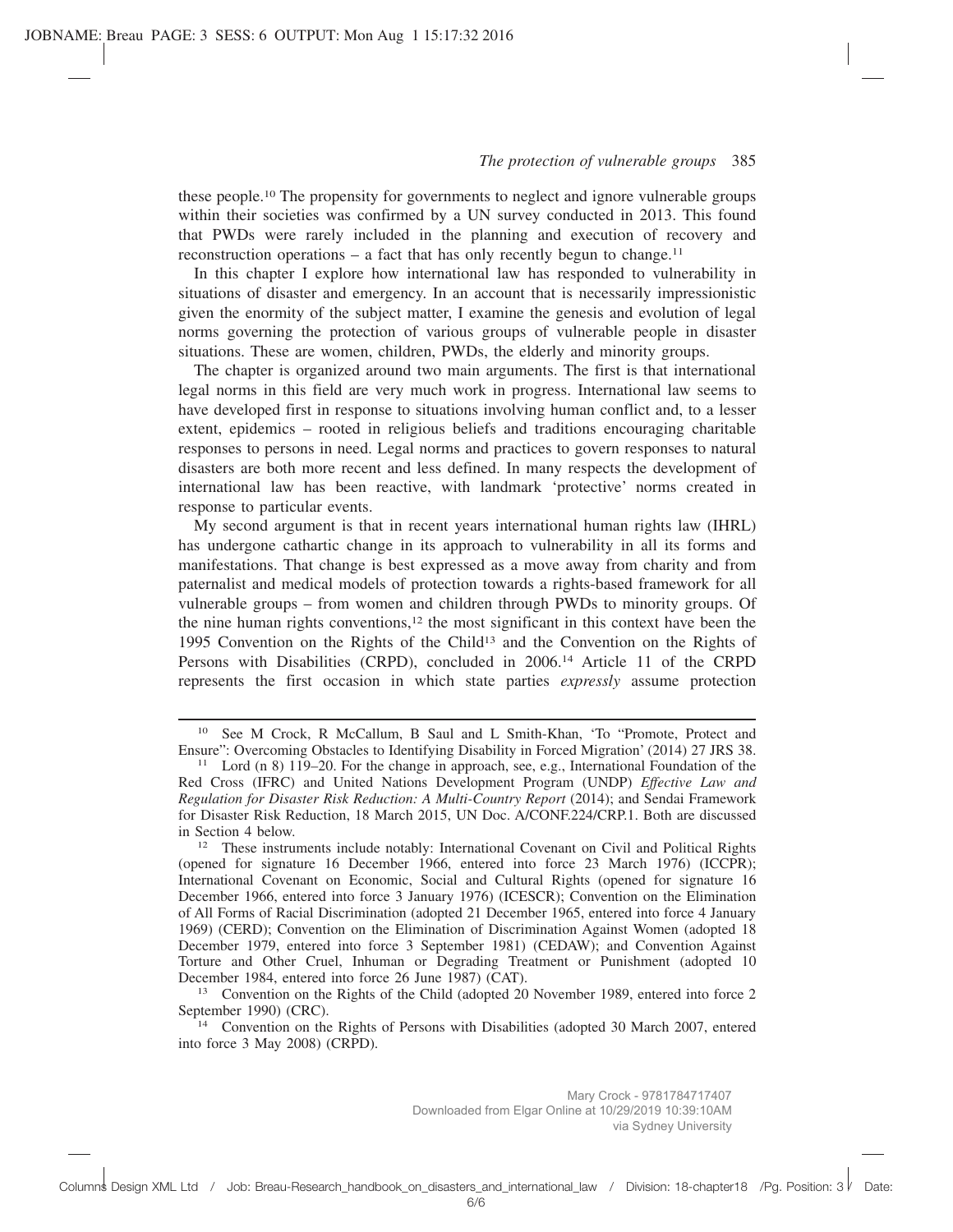obligations in the context of natural disasters as well as armed conflicts. This provision requires that states parties:

… take, in accordance with their obligations under international law, including international humanitarian law and international human rights law, all necessary measures to ensure the protection and safety of persons with disabilities in situations of risk, including situations of armed conflict, humanitarian emergencies and the occurrence of natural disasters.

It will be my contention that this provision plays an important if not unique role in moving the international community closer to finding a general legal framework for the protection of vulnerable people in disaster situations.

Walter Kälin describes the relationship between human rights and natural disasters as having three dimensions.<sup>15</sup> The first is factual, in so far as disasters affect the enjoyment of human rights. The second is legal, reflecting the obligation of states to protect persons so affected. The third dimension is operational and reflects the role that human rights should play in shaping disaster management and response strategies. In this chapter I focus on the second and third of these dimensions, and I examine man-made as well as natural disasters. Section 2 traces the evolution under international law of protective norms for vulnerable groups in situations of human conflict. The two areas of law examined in this context are international humanitarian law (IHL) and international refugee law (IRL). In each instance I look at the treatment afforded groups of people who have been deemed at law to be vulnerable, highlighting both the achievements and shortcomings of the laws that have evolved. It will be seen that the categories in these two fields do not map exactly with the taxonomy of vulnerability I use in section 3. Here I consider the protections afforded by specific human rights instruments that are most relevant to particular cohorts in situations of natural disasters. I conclude in section 4 by examining initiatives by various United Nations (UN) bodies to strengthen the legal and operational frameworks around the protection of persons affected by cataclysmic events.

## 2. INTERNATIONAL LEGAL RESPONSES TO VULNERABLE GROUPS IN MAN-MADE DISASTERS

As David Fidler notes, the most obvious point to make about international law and disasters is that historically the connection has been weak.16 The IFRC has described disaster response as a 'long neglected facet of international law'.17 Fidler explains the neglect as a function of the 'episodic' and short duration of natural disasters, which typically have not impacted on the 'systemic coordination of states' pursuit of their material national interests'.18 Where countries require short-term assistance to manage

<sup>&</sup>lt;sup>15</sup> See W Kälin, 'The Human Rights Dimension of Natural or Human-made Disasters' (2012) 55 German Ybk IL 119, 121.

<sup>&</sup>lt;sup>16</sup> See DP Fidler, 'Disaster Relief and Governance after the Indian Ocean Tsunami: What Role for International Law?' (2005) 6 MJIL 458, 459.

<sup>17</sup> See ibid and IFRC *World Disasters Report 2000* (2000) 157.

<sup>18</sup> Fidler (n 16) 460–61.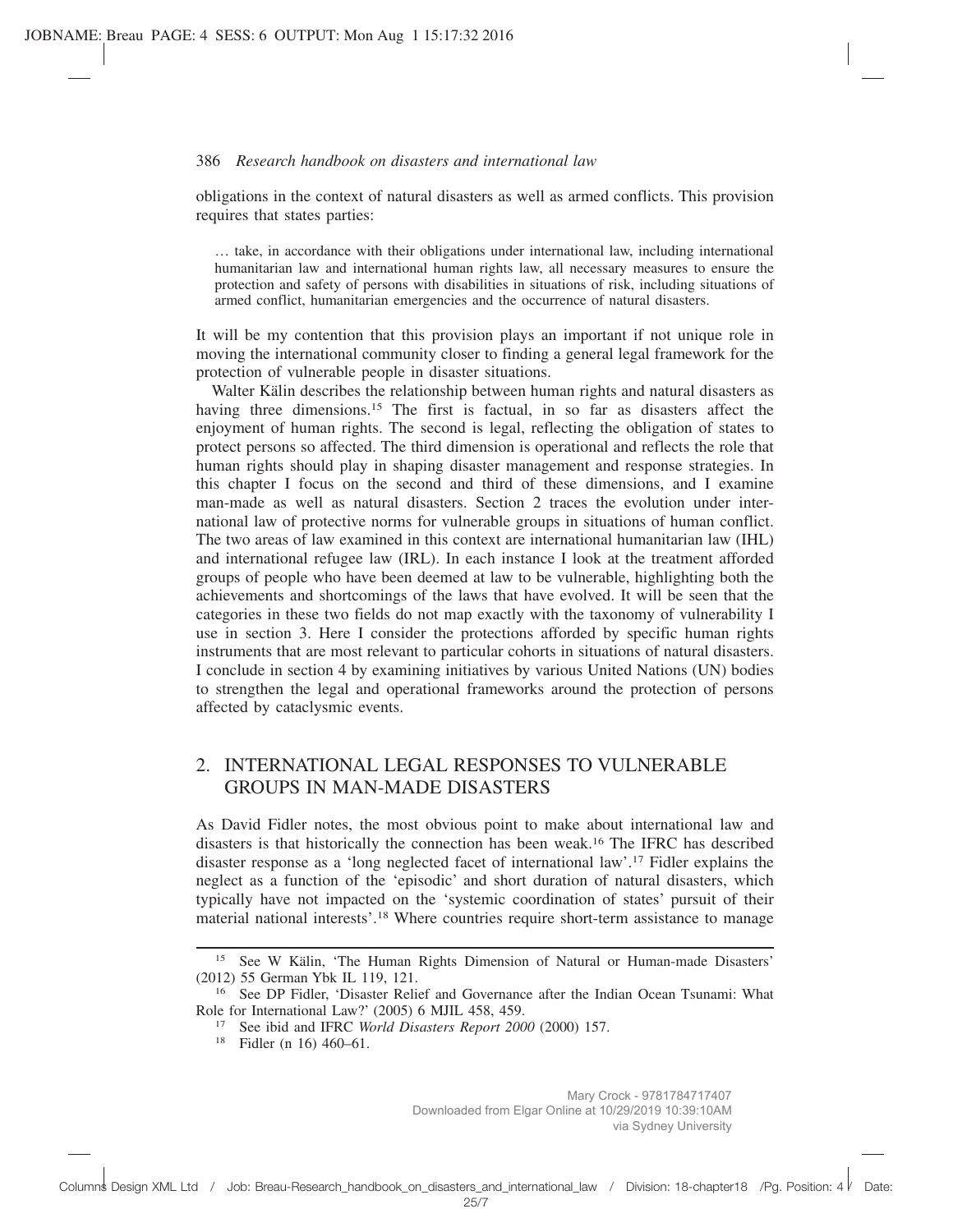a critical incident, they will typically strive to maintain as much sovereign control as possible – a fact that provides little prospect for the development of rules of international law.19

In contrast, disasters associated with armed conflict, the spread of disease (epidemics) and cross-border pollution events do affect states' interests in fundamental ways. The product is a rich and diverse body of international law which operates to constrain the way states behave in these instances. The two sources of international law chosen for closer scrutiny in this section have been a natural starting point for the development of legal norms relevant to state responses to natural disasters. Both have evolved in response to vulnerability – and as a measure to redress inequity. Moreover, the first international agencies to attend in situations where large groups of people are displaced are typically the IFRC and/or UNHCR.

### **2.1 International Humanitarian Law**

IHL was one of the first areas of law to identify groups worthy of protection and to articulate the protections that must be afforded in situations of armed conflict. Reflecting a desire to constrain the radical anarchy of war so as to protect those undeserving of injury and harm, IHL established a baseline for protection and respect. Subject to special rules exempting combatants and civilians taking part in hostilities, IHL was the first system of international law to articulate basic rights to life, to respect for a person's physical and mental integrity, and to the enjoyment of the highest attainable standard of health.20

For a long time IHL was regarded as the only form of international law governing armed conflict. There was a strong view that IHL applied in armed conflicts as a *lex specialis* (or special law), overriding human rights law as the *lex generalis*. <sup>21</sup> The more modern view is that IHL and human rights law co-exist, neither excluding the other.22

As explored in detail elsewhere, $23$  the protective focus of IHL is apparent in its attention to protecting vulnerable civilians and persons 'in a state of weakness which demands special consideration'.24 This includes the 'disabled or infirm', including

 $\frac{19}{20}$  Ibid 461.

See generally, J-M Henckaerts, 'Study on Customary International Humanitarian Law: A Contribution to the Understanding and Respect for the Rule of Law in Armed Conflict' (2005) 87 IRRC 175.

<sup>21</sup> *Legality of the Threat or Use of Nuclear Weapons (Advisory Opinion)* ICJ Rep 225 (8 July 1996) 240.

<sup>&</sup>lt;sup>22</sup> See the International Committee of the Red Cross's (ICRC) authoritative statement of customary IHL produced in 2005: J-M Henckaerts and L Doswald-Beck, *Customary International Humanitarian Law – Volume I: Rules* (CUP, 2005) (ICRC Study).

 $23$  This section of the chapter draws from N Hart, M Crock, R McCallum and B Saul, 'Making Every Life Count: Ensuring Equality and Protection for Persons with Disabilities in Armed Conflicts' (2014) 40 Monash Law Review 148.

<sup>24</sup> See JS Pictet (ed), *IV Geneva Convention Relative to the Protection of Civilian Persons in Time of War* (Commentary, ICRC, 1958) 134 (IV Geneva Convention Commentary).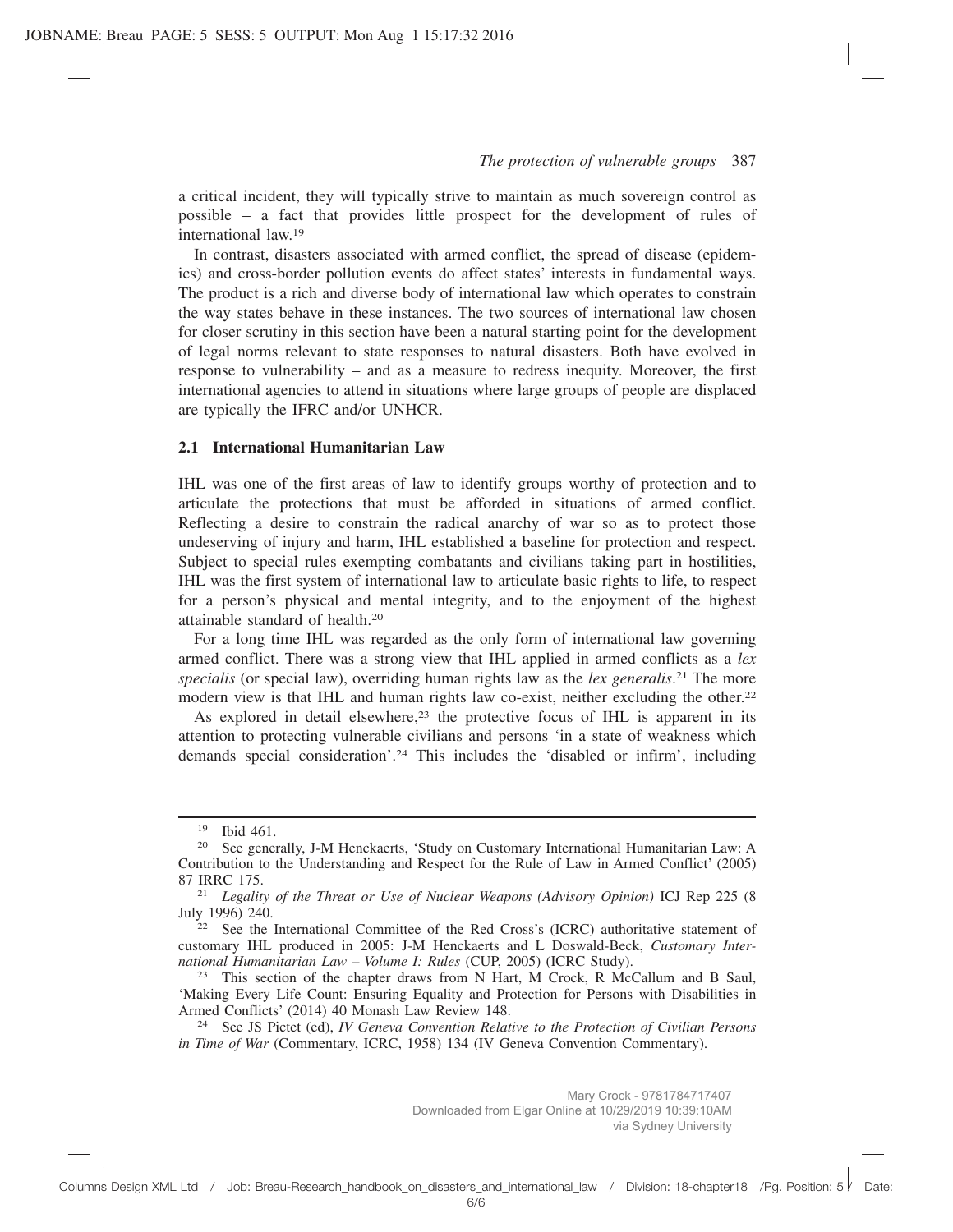persons wounded in conflict.25 This principle underpins obligations to both refrain from attacks on vulnerable persons and to take positive steps to aid persons in need.26 PWDs should be given priority when evacuating areas under siege (art 17). Prisoners of war who have disabilities are also entitled to 'special facilities' in detainment camps. Interestingly, particular mention is made of the blind, singled out for care and 'rehabilitation'.27

The Convention makes special provision for children, especially those orphaned or separated from their families in times of war. Article 24 enjoins states not to leave such children 'to their own resources' and to 'facilitate the reception of the children in a neutral country for the duration of the conflict'.28

One weakness of the IHL regime is that it tends to be limited to situations where a state is operating within a territory over which a state can be said to exercise control. The Fourth Geneva Convention does establish obligations to protect the sick or wounded that apply to anyone within such territory: to this extent the protective duties are universal and not confined by the nationality or other identity of the persons affected.29 However, where a conflict is raging so fiercely that no state can be said to be in control of a territory, IHL's protective force is inevitably weakened. Issues can arise about the duties that apply to non-state actors – and to armed conflicts within countries that have no international characteristics.

Having said this, common article 3 of the Geneva Conventions and customary international law binds everyone – states and non-state actors in all situations – to observe certain minimum standards of humane treatment. This phrase was not defined by the drafters of the Geneva Conventions. The intention was to allow the concept to respond to the exigencies of contemporary events and changing mores. It has been accepted nonetheless as embracing certain minimum guarantees. First among these is the absolute prohibition on torture and cruel, inhuman and degrading treatment, including outrages on human dignity. This rule applies to civilians and persons *hors du combat*. <sup>30</sup> It is also referenced across the Conventions and their additional protocols in

<sup>29</sup> The protections of art 13 'cover the whole of the populations of the countries in conflict, without any adverse distinction based, in particular, on race, [or] nationality'.

<sup>30</sup> See ICRC Study (n 22) 315–19.

<sup>25</sup> See Geneva Convention Relative to the Protection of Civilian Persons in Time of War (adopted 12 August 1949, entered into force 21 October 1950) (Fourth Geneva Convention). Article 16 directs that such people 'shall be the object of particular protection and respect'.

<sup>&</sup>lt;sup>26</sup> Ibid. Note that field ambulances and 'badged' vehicles conveying the wounded and infirm enjoy the same protections as civilian hospitals (see art 21).

 $27$  See Geneva Convention Relative to the Treatment of Prisoners of War (adopted 12 August 1949, entered into force 21 October 1950) (Third Geneva Convention) art 30.

 $28$  See also the Protocol Additional to the Geneva Conventions of 12 August 1949, and relating to the Protection of Victims of International Armed Conflicts (Protocol I) (adopted 8 June 1977, entered into force 7 December 1978) (API); Protocol Additional to the Geneva Conventions of 12 August 1949, and relating to the Protection of Victims of Non-International Armed Conflicts (Protocol II) (adopted 8 June 1977, entered into force 7 December 1978) (APII). As Guy Goodwin-Gill notes, a total of 25 articles in the 1949 Geneva Convention and the 1977 Additional Protocols deal specifically with children: see GS Goodwin-Gill, 'Unaccompanied Refugee Minors: The Role and Place of International Law in the Pursuit of Durable Solutions' (1995) 3 International Journal of Children's Rights 405, 413.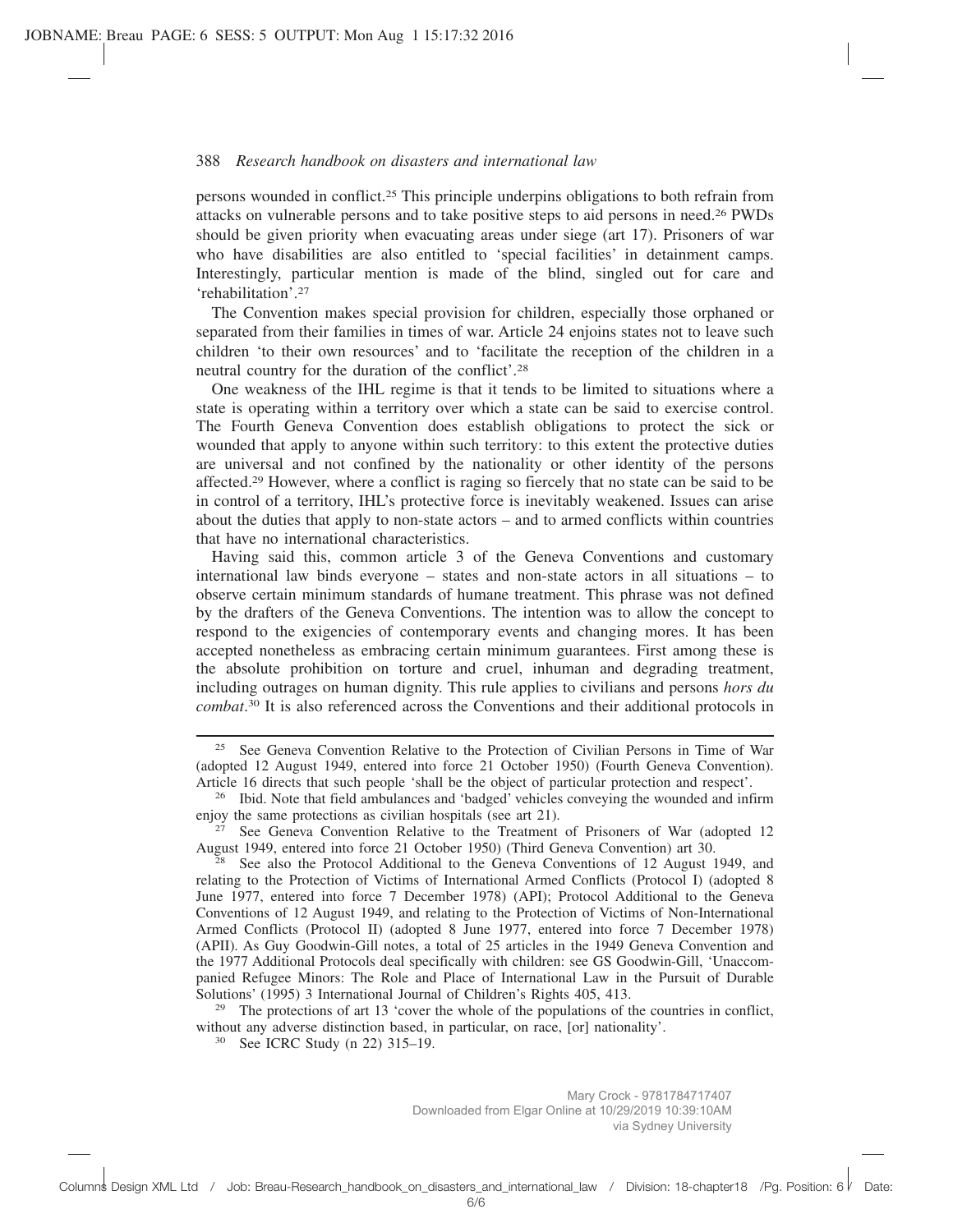prohibitions against torture, cruelty and brutal treatment*.* <sup>31</sup> In this, IHL provided the foundations for essential elements of modern human rights $32$  – and for the criminal conduct constituting international war crimes*.* <sup>33</sup> The prohibitions against torture and cruel and inhuman treatment align closely with fundamental guarantees that apply to displaced persons and persons in detention under customary law. These are 'rights' that are particularly relevant in evacuation situations and that apply in both international and non-international conflicts.34 The rights of detainees to food, water, clothing, shelter and medical attention apply to both prisoners of war and civilians who are deemed to pose a threat to security.35 Here again, IHL has served to create a baseline in the treatment of people, whether they be friend or foe.

The other area in which IHL has developed fundamental rules of general import is in the treatment of people who are sick and wounded. These rules, derived from both treaties and customary practice, apply equally in international and non-international conflict. Wounded combatants unable to defend themselves are protected in much the same way as wounded civilians, under rules that prohibit attacks on persons *hors du combat*. <sup>36</sup> These people must be treated 'humanely',37 a principle that extends to positive acts such as the provision of medical assistance to persons in need.38 These guarantees hold special significance for PWDs who are especially vulnerable in conflict situations.<sup>39</sup>

As Hart et al. note, there are central features of the IHL regime that limit its effectiveness in emergency situations. The first is that the long established rules are expressed in the language of obligation on the part of states rather than as rights vested in individuals.40 The basic IHL instruments neither confer rights on individuals to seek remedies for IHL violations nor establish mechanisms for enforcing the law.41 The second, obvious, point is that IHL operates exclusively in situations involving armed conflict. What is interesting in

- <sup>31</sup> See also First Geneva Convention, art 12; Second Geneva Convention, art 12; Third Geneva Convention, art 17; Fourth Geneva Convention, art 32; API, art 75(2); APII, art 4(2).
	- <sup>32</sup> Most notably CAT.
- <sup>33</sup> Rome Statute of the International Criminal Court (adopted 17 July 1998, entered into force 1 July 2002) articles  $8(2)(a)(ii)$ ,  $8(2)(a)(iii)$  and  $8(2)(c)$ .
- <sup>34</sup> See Fourth Geneva Convention, art 49 and Second Additional Protocol, art 17(1) respectively.

<sup>35</sup> For prisoners of war, see Third Geneva Convention arts 25–32. For civilians, see Fourth Geneva Convention arts 76, 85, 87, 89–92.

<sup>36</sup> See ICRC Study (n 22) 164–70. See also common article 3 of the Geneva Conventions and API, art 41(2).

<sup>37</sup> See ICRC Study (n 22) 306–8*.* See common article 3 of the Geneva Conventions; API, art 75; APII, art 4(1) (concerning non-international conflicts)*.*

 $38$  See ICRC Study (n 22) 307–8.<br> $39$  See M Nowak Interim Report

See M Nowak, *Interim Report of the Special Rapporteur on torture and other cruel*, *inhuman or degrading treatment or punishment*, UN Doc A/63/175 (28 July 2008) paras 37–41. 40 See Hart et al.  $(n 23)$  156ff.<br>41 See Pictot  $(n 24)$  373 Many

See Pictet (n 24) 373. Many attempts to seek domestic redress have failed, with courts reaching the same conclusion. See for example *Distomo*, BGH – III ZR 245/98 (Bundesgerichtshof, 26 June 2003); *Handel v Artukovic*, 601 F Supp 1421 (CD Cal, 31 January 1985) 1425–6 paras 3–4; and *Hamdi v Rumsfeld*, 316 F 3d 450 (4th Cir, 28 June 2003) 468–9 paras 18–19. Retribution, compensation and/or punishment have fallen *ex post facto* to specialist criminal courts or tribunals.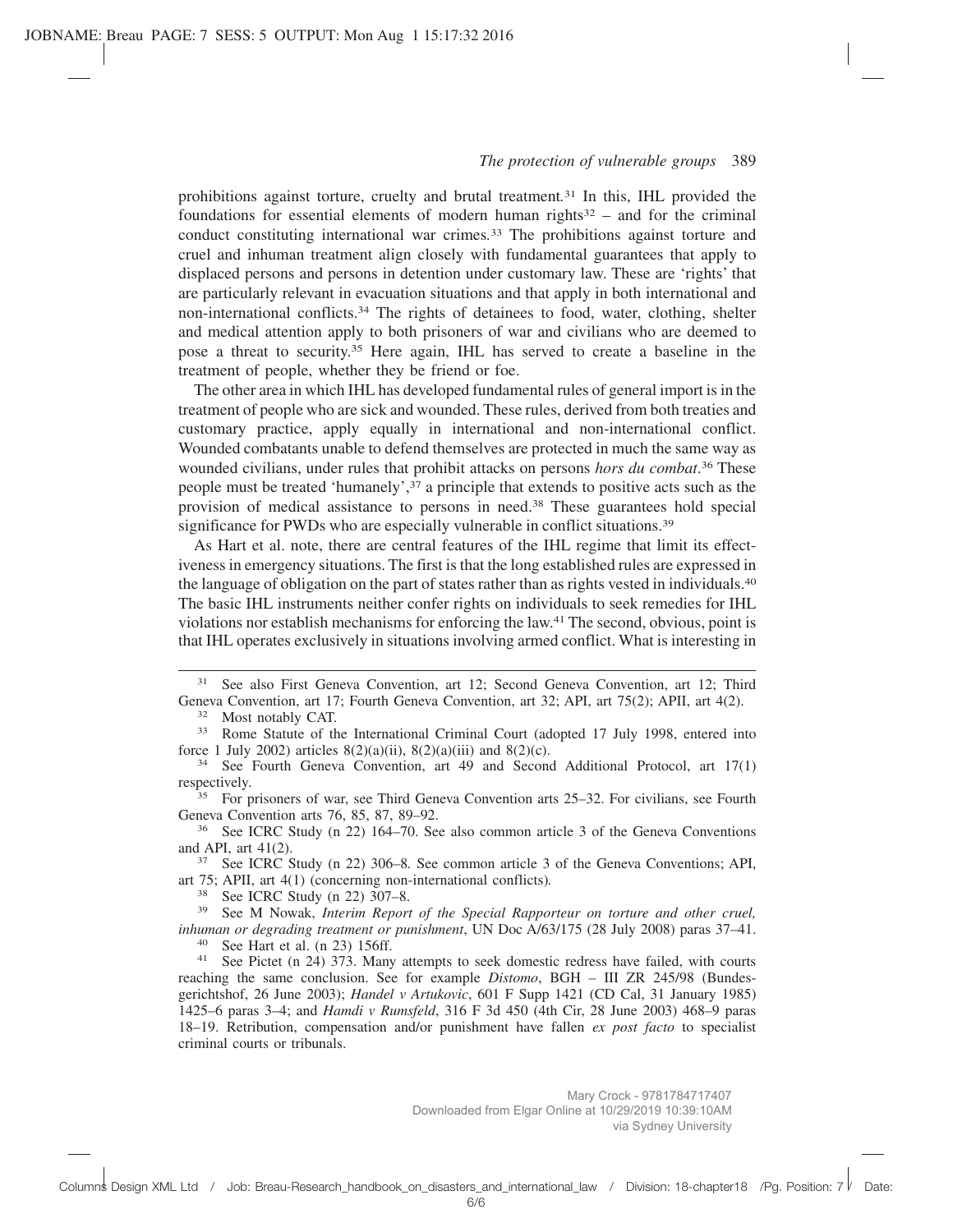this context is the extent to which over time the ICRC has extended its field operations into the realm of emergency response to disasters that do not necessarily involve armed conflict. The gradual acceptance that IHL should operate alongside human rights law rather than as a *lex specialis* is a further manifestation of the trend towards a harmonized approach to the protective norms of international law.

## **2.2 International Refugee Law**

A similar process of expansion and harmonization has occurred in IRL.42 This area represents a second example of international law developing around the obvious need to protect persons rendered vulnerable by human conflict. A refugee, by definition, is a person who finds himself or herself in an emergency situation, being bereft of the protection that should flow from nationality or 'habitual residence' of a state. The UN Convention relating to the Status of Refugees (Refugee Convention) and/or its attendant Protocol43 are both widely subscribed and the source of principles reflected in customary international law.44 Significantly, refugees (as defined) must not be returned or refouled to a country where they could face 'persecution' for one of the five Convention reasons. The non-refoulement principle operates to modify the sovereign rights states otherwise enjoy in their dealings with non-citizens. Articles 3–34 of the Convention operate in theory if not always in practice as an elaborate human rights instrument for persons who meet the definition of refugee.45

The non-refoulement rule is qualified by many pre-conditions and exceptions. The Refugee Convention is not particularly progressive in its reference to protections of specific vulnerable groups. For example, children are barely mentioned other than in a context that emphasizes parental rights.<sup>46</sup> The instrument is inherently limited in so far as it applies only to refugees who, by definition, are international migrants. The Convention does not apply to internally displaced persons (IDPs). Nor is there an independent committee of experts to oversee its operation. The only source of 'soft law' occurs in the context of the annual meeting of states parties. Here, the 'Executive Committee' of UNHCR (ExCom) issues 'Conclusions' on the Convention and oversees the operation of the agency.<sup>47</sup>

<sup>45</sup> See JC Hathaway, *The Rights of Refugees under International Law* (CUP, 2005).

<sup>42</sup> See JC Hathaway, 'The Evolution of Refugee Status in International Law: 1920–1950' (1984) 33 ICLQ 348.

<sup>&</sup>lt;sup>43</sup> See Convention relating to the Status of Refugees (adopted 28 July 1951, entered into force 22 April 1954) (Refugee Convention); Protocol relating to the Status of Refugees (adopted 31 January 1967, entered into force 4 October 1967). See generally, JC Hathaway and M Foster, *The Law of Refugee Status* (2nd edn, CUP, 2014).

<sup>44</sup> The Convention is described as the 'cornerstone of the international protection regime'. See UNHCR ExCom, *Conclusions on Provision of International Protection Including through Complementary Forms of Protection* (No 103 (LVI), 7 October 2005) preamble, para 1.

<sup>46</sup> See arts 4 (right to religious education) and 17(2)(c) (employment rights). Reference to education rights in art 22 makes no reference to age or childhood.

<sup>&</sup>lt;sup>47</sup> UNHCR is funded directly by states parties rather than through an appropriation by the UN General Assembly. ExCom Conclusions are collected in UNHCR, *Conclusions Adopted by the Executive Committee on the International Protection of Refugees* (UNHCR, 2009).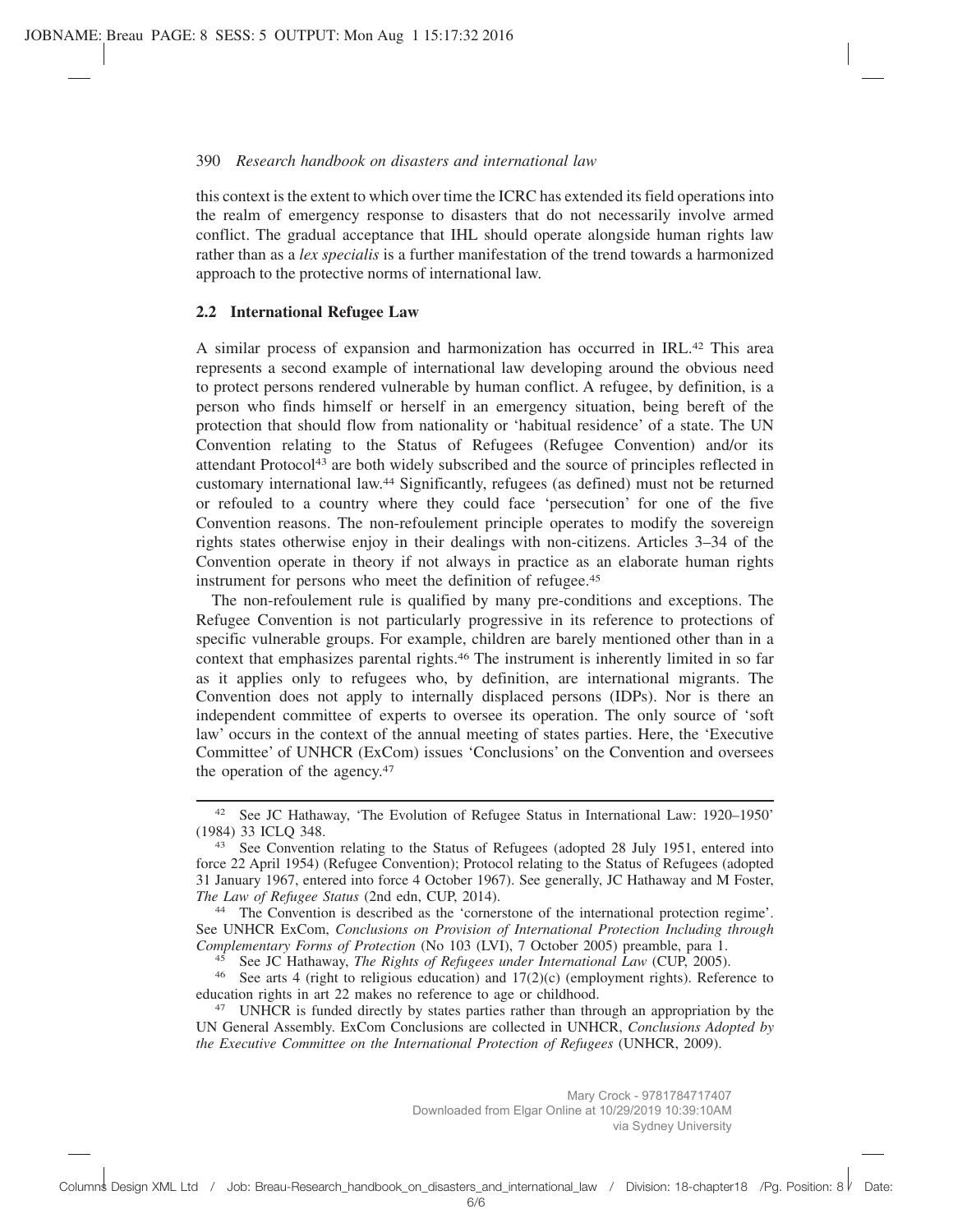Having said this, UNHCR is a UN body established by statute. Bound by international law, it has embraced the newer human rights treaties. UNHCR responded to the creation of the Convention on the Rights of the Child (CRC) with policies and guidelines in the early 1990s.48 A series of ExCom Conclusions followed which emphasize the importance of the CRC as a 'normative framework for action to protect and care for children of concern'.<sup>49</sup> In more recent times, UNHCR<sup>50</sup> and ExCom<sup>51</sup> have responded to the paradigm shifts demanded by the Convention on the Rights of Persons with Disabilities (CRPD) in its treatment of refugees with disabilities.<sup>52</sup>

Just as significantly, UNHCR has come to operate increasingly as a front-line relief agency. Although established originally to deal with the cross-border movement of forced migrants, its mandate has been expanded to deal with IDPs. Although predominantly focused on people affected by armed conflict, UNHCR like the IFRC, has been drawn inevitably into the provision of relief to persons affected by natural disasters within their own countries. For example, there has been a disturbing convergence between man-made and natural disasters. Periodic drought, famine and pestilence are often felt most acutely by the displaced.53

Moreover, state parties and UNHCR have come to interpret the terms of the Convention in ways that have extended the protective force of the instrument to vulnerable groups embraced as 'particular social groups'. In some countries persecuted women,

<sup>49</sup> See UNCHR ExCom, *General Conclusion on International Protection* (No 71 (XLIV), 8 October 1993); *Conclusion on Refugee Children and Adolescents* (No 84 (XLVIII), 17 October 1997); *Conclusion on Children at Risk* (No 107 (LVIII), 5 October 2007). See also J Pobjoy, 'A Child Rights Framework for Assessing the Status of Refugee Children' in S Juss and C Harvey (eds), *Contemporary Issues in Refugee Law* (Edward Elgar Publishing, 2013) 91; and M Crock, 'Re-Thinking the Paradigms of Protection: Children as Convention Refugees in Australia' in J McAdam (ed), *Forced Migration, Human Rights and Security* (Hart, 2008) 155.

<sup>50</sup> See, e.g., UNHCR *Heightened Risk Identification Tool – Second Edition* (2010) <http:// www.refworld.org/docid/4c46c6860.html> accessed 23 September 2015; UNHCR, *Need to know guidance: working with persons with disabilities in forced displacement* (UNHCR, 2011) <http://www.unhcr.org/4ec3c81c9.pdf> accessed 23 September 2015; UNHCR, *Age, Gender and Diversity Policy* (June 2011) <http://www.unhcr.org/refworld/docid/4def34f6887.html> accessed 23 September 2015; and UNHCR *Who we help* <http://www.unhcr.or.id/en/who-we-help> accessed 23 September 2015. These initiatives are discussed in Crock, McCallum, Saul and Smith-Khan (n 10).

<sup>51</sup> See *Conclusion on refugees with disabilities and other persons with disabilities protected* and assisted by UNHCR (ExCom Conclusion No. 110 (LXI), 12 October 2010) <http://www. unhcr.org/4cbeb1a99.html> accessed 23 September 2015.

 $52$  See further below section 3.2.3.<br> $53$  See W Kölin Secretary General

<sup>53</sup> See W Kälin, Secretary-General's Representative on the Human Rights of Internally Displaced Persons, 'The Climate Change – Displacement Nexus' (speech, ECOSOC Panel on Disaster Risk Reduction and Preparedness: Addressing the Humanitarian Consequences of Natural Disasters, 16 July 2008) <http://www.brookings.edu/research/speeches/2008/07/16climate-change-kalin> accessed 23 September 2015.

<sup>48</sup> See UNHCR, *UNHCR Policy on Refugee Children*, EC/SCP/82 (6 August 1993). The CRC (n 13) is acknowledged expressly in para 6. See also UNHCR, *Refugee Children: Guidelines on Protection and Care* (UNHCR, 1994); Guidelines on International Protection: Child Asylum Claims under Article 1A(2) and 1F of the 1951 Convention and/or 1967 Protocol Relating to the Status of Refugees, UN Doc. HCR/GIP/09/08 (22 December 2009).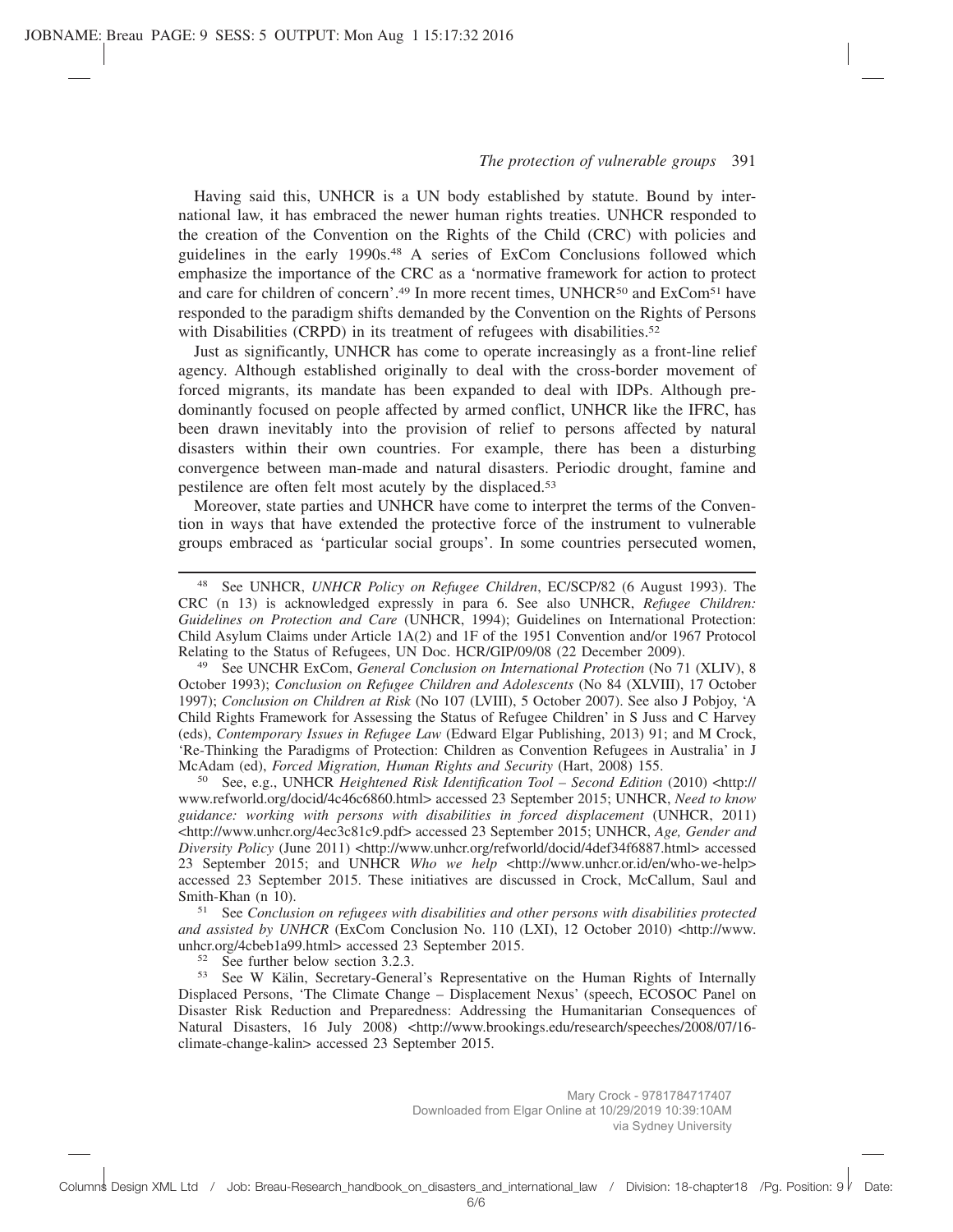## 392 *Research handbook on disasters and international law*

children, PWDs and marginalized groups have all benefitted from a more expansive interpretation of the definition of refugee.54 In virtually every instance, the increase in generosity reflects willingness on the part of states to link refugee law with IHRL.

# 3. BEYOND CHARITY: THE EVOLUTION OF HUMAN RIGHTS LAW

## **3.1 Protection Frameworks**

The most significant move towards the creation of an international legal regime to protect vulnerable persons in emergency situations has occurred in the domain of human rights law.<sup>55</sup> As many have documented, the modern approach has been to see this body of law increasingly as complementary or subsidiary to other protective norms. The trend is apparent in a tendency to question the status of IHL and refugee law as *lex* speciali, independent in their operation.<sup>56</sup> The significance of the change is that human rights law starts from the premise that individuals are rights-bearers rather than objects of compassion or charity.57 Unlike IHL or IRL, many of the human rights conventions establish oversight bodies, some of which have been empowered by separate protocols to entertain individual complaints.58 This section begins with a brief discussion of some of the factors limiting the usefulness of human rights law in emergency situations. Thereafter the laws developed in response to various groups and types of vulnerability are examined in turn.59

#### **3.1.1 Derogation clauses**

The traditional reluctance of states to overlay disasters with legal norms is apparent in the fact that the most powerful of the core human rights treaties have allowed for

<sup>59</sup> See Harper (n 55).

<sup>54</sup> See TA Aleinikoff, 'Protected Characteristics and Social Perceptions: An Analysis of the Meaning of "Membership of a Particular Social Group"' in E Feller, V Türk and F Nicholson (eds), *Refugee Protection in International Law: UNHCR's Global Consultations on International Protection* (CUP, 2003) 310. See also M Foster, *The 'Ground with the Least Clarity': A Comparative Study of Jurisprudential Developments relating to 'Membership of a Particular Social Group*' (UNHCR, April 2012). For a comprehensive comparative study of refugee jurisprudence see Hathaway and Foster (n 43).

<sup>55</sup> E Harper, *International Law and Standards Applicable in Natural Disaster Situations* (International Development Law Organization, 2009) <http://eird.org/publicaciones/naturaldisasters-manual-idlo-2009.pdf> accessed 24 September 2015.

<sup>56</sup> See, e.g., J McAdam, *Complementary Protection in International Law* (OUP, 2007); and M Foster *International Refugee Law and Socio-economic Rights: Refuge from Deprivation* (CUP, 2007).

<sup>57</sup> See, e.g., H Arendt, *The Origins of Totalitarianism* (Harcourt Brace, 1951); and R Mario-Marin, *Human Rights and Migration* (OUP, 2014).

<sup>58</sup> See J Crawford, 'The UN Human Rights Treaty System: A System in Crisis?' in P Alston and J Crawford (eds) *The Future of United Nations Human Rights Treaty Monitoring* (CUP, 2000); and S Egan, 'Strengthening the United Nations Human Rights Treaty Body System' (2013) 13 HRLR 209.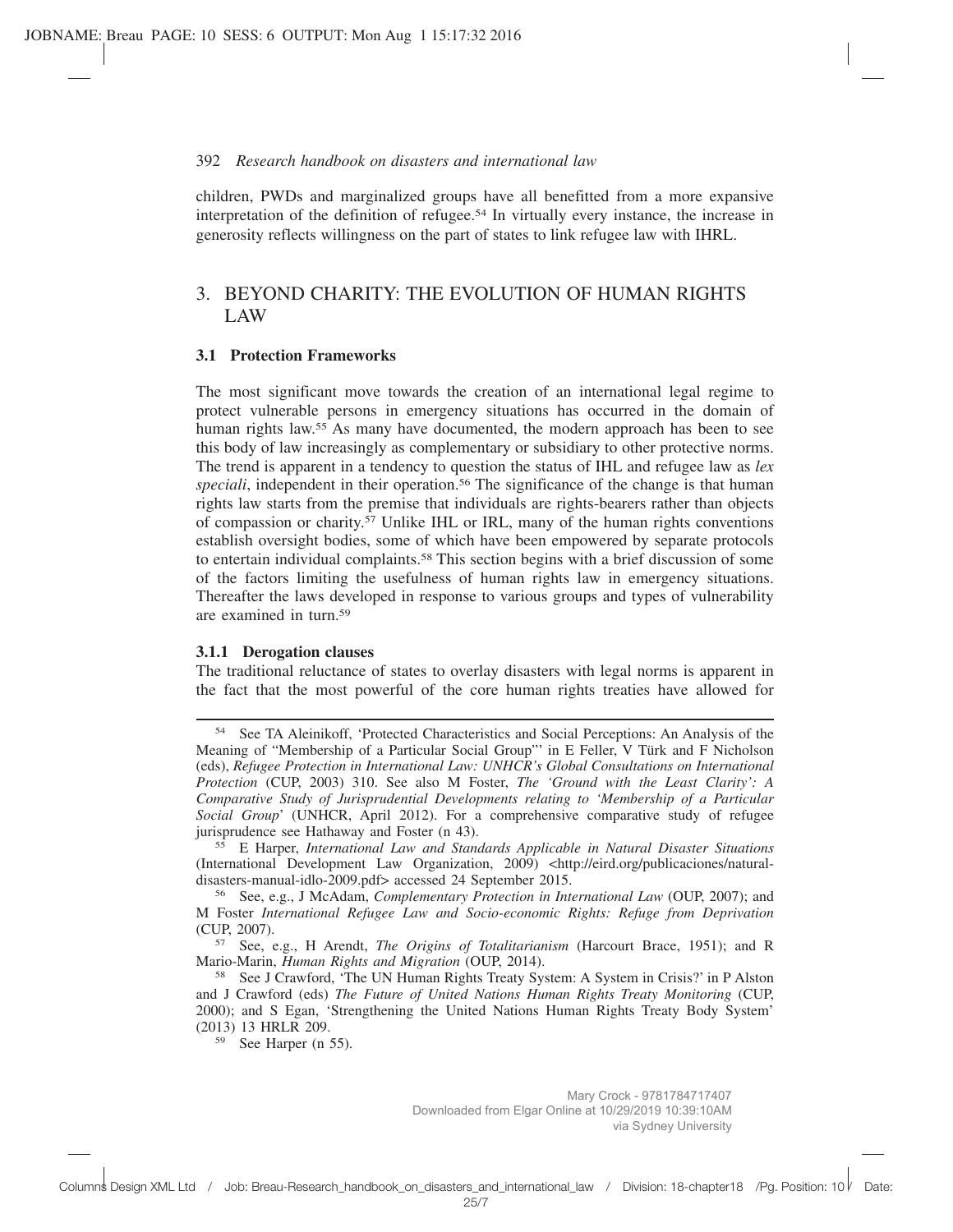derogations in times of emergency. Article 4 of the International Covenant on Civil and Political Rights (ICCPR) and article 15 of the European Convention on Human Rights (ECHR) both allow for the temporary repeal or suspension of human rights guarantees in extreme cases. The preconditions for such action are strict: a situation must constitute 'a threat to the life of the nation' and must be 'officially proclaimed' and notified internationally. Derogation is permitted only 'to the extent strictly required by the exigencies of the situation, provided that such measures are not inconsistent with … other obligations under international law; do not involve discrimination (as defined); and do not affect non-derogable rights'. As Kälin documents,<sup>60</sup> these restrictions should and do make it rare for states to decree that human rights guarantees do not apply. However, climate change events and huge disasters like the 2004 Boxing Day tsunami can cause situations where derogation is a justifiable. As Kälin notes, there can be disasters where the observance of many human rights may be either impossible or impracticable.61 Examples are situations where rights may be abrogated: the confiscation of personal property needed for emergency defence or repair work; the conscription of workers to assist in relief efforts; and measures that disadvantage some members of a community in order to ensure the survival of others. Other rights that can be suspended in emergencies are rules governing arrest and detention.<sup>62</sup>

However, the strength of IHRL is that some rights are inalienable. These are rights from which states are not permitted to derogate, whatever the situation. For example, the ECHR lists the following as 'non-derogable': the right to life; freedom from torture; freedom from slavery; the requirement that punishment be based in law; the double jeopardy rule; and the base prohibition on the death penalty.63 The list of non-derogable rights under the ICCPR and other conventions is even longer.<sup>64</sup>

Before examining the laws developed in response to particular groups of vulnerable persons, it is worth commenting briefly on three categories of foundational rights that can be important in emergency situations.

<sup>62</sup> Ibid 130, citing relevant articles of the ICCPR and ECHR and other instruments.

<sup>64</sup> See W Kälin, 'The Human Rights Dimension of Natural or Human-made Disasters' (n 15) 129 fn 37.

<sup>60</sup> W Kälin, 'The Human Rights Dimension of Natural or Human-made Disasters' (n 15) 128–31.

<sup>61</sup> Ibid 129–31. See UN Economic and Social Council, 'Siracusa Principles on the Limitation and Derogation of Provisions in the ICCPR', UN Doc. E/CN.4/1984/4 (28 September 1984) Annex, para 39. For examples of earthquake and hurricane events where Chile, Guatemala and Ecuador have suspended the operation of the ICCPR see W Kälin, 'The Human Rights Dimension of Natural or Human-made Disasters' (n 15) 131 fn 46.

<sup>63</sup> See ICCPR, art 15(2); Protocol No 7 to the Convention for the Protection of Human Rights and Fundamental Freedoms (adopted 22 November 1984, entered into force 1 November 1998) (Protocol No 7 to the ECHR); Protocol No 6 to the Convention for the Protection of Human Rights and Fundamental Freedoms concerning the Abolition of the Death Penalty (adopted 28 April 1983, 1 May 1985) (Protocol No 6 to the ECHR); and Protocol No 13 to the Convention for the Protection of Human Rights and Fundamental Freedoms, concerning the Abolition of the Death Penalty in all circumstances (adopted 3 May 2002, entered into force 1 July 2003) (Protocol No 13 to the ECHR).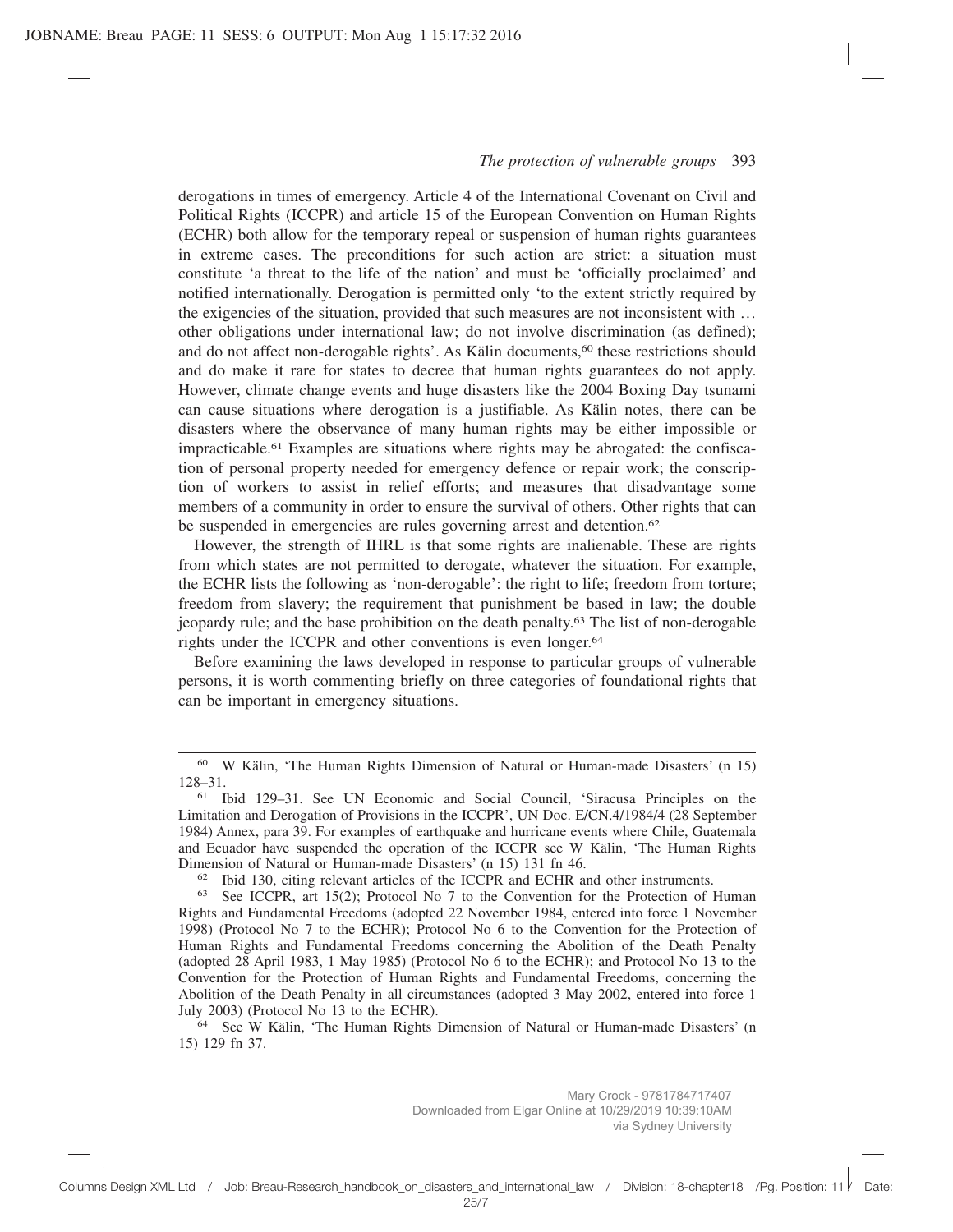## **3.1.2 Judicial rights**

The first are termed 'judicial' rights as they involve an individual's interaction with the law. The right to equality before and equal protection under the law is enshrined in article 16 of the ICCPR. This is reflected in all major human rights instruments in the fundamental principle of non-discrimination on the bases of race, colour, sex, language, religion, political or other opinion, national or social origin, property, birth or other status.65

## **3.1.3 Civil and political rights**<sup>66</sup>

The right to equality is again the starting point in international and regional instruments that articulate civil and political rights for persons affected by disasters. This is expressed in the prohibition against discrimination.67 One further civil right that could be characterized as inalienable is freedom from servitude and other forms of violence and abuse.68 There is a range of other rights that can be important in disasters. These include protections against unlawful or arbitrary interference with privacy, family, home or correspondence;<sup>69</sup> freedom of conscience, thought and expression;<sup>70</sup> freedom of religion;<sup>71</sup> freedom of assembly;<sup>72</sup> rights to property;<sup>73</sup> and the right to participation in government.74

## **3.1.4 Economic, social and cultural rights**<sup>75</sup>

However unusual suspension of the core human right instruments might be in practice, it is worth noting that some human rights instruments contain no derogation clauses. The International Covenant on Economic, Social and Cultural Rights (ICESCR) is a notable example in point. This instrument was drafted alongside the ICCPR. The

<sup>65</sup> See Harper (n 55) 27.

<sup>66</sup> For a comprehensive account of the jurisprudence relating to the ICCPR see S Joseph, J Schultz and M Castan, The International Covenant on Civil and Political Rights: Commentary, Cases and Materials (OUP, 2004).

<sup>67</sup> ICCPR, art 2(1); The Universal Declaration of Human Rights, GA Res. 217A (III) (adopted 10 December 1948) (UDHR) art 2; and ICECSR art 2(2). See also regional instruments: American Convention of Human Rights (22 November 1969, entered into force 18 July 1978) (ACHR) art 1(1); African Charter of Human and Peoples' Rights (adopted 27 June 1981, entered into force 21 October 1986) (ACHPR) arts 2 and 19; and ECHR art 14.

<sup>68</sup> ICCPR, art 8 (including most instances of forced labour); and UDHR, art 4. See also regional instruments: ACHR (ibid) art 6; ACHPR (ibid) art 5; and ECHR art 4.

<sup>69</sup> ICCPR, art 17; UDHR, art 12. See also regional instruments: ACHR (n 67) art 11; and ECHR art 8.

<sup>70</sup> ICCPR, art 19. See also regional instruments: ACHR (n 67) art 13; ACHPR (n 67) arts 8 and 9; and ECHR art 10.

<sup>71</sup> ICCPR, art 18; UDHR, art 18. See also regional instruments: ACHR (n 67) art 12; and ECHR art 9.

<sup>72</sup> ICCPR, art 21; UDHR, art 20. See also regional instruments: ACHR (n 67) art 15; ACHPR (n 67) art 11; and ECHR, art 11.

<sup>73</sup> See, generally, Harper (n 55) chapter 4.

<sup>74</sup> ICCPR, art 25; UDHR, art 21.

<sup>75</sup> For a comprehensive account of the jurisprudence relating to the ICESCR, see B Saul, D Kinley and J Mowbray, The International Covenant on Economic, Social and Cultural Rights: Commentary, Cases and Materials (OUP, 2014).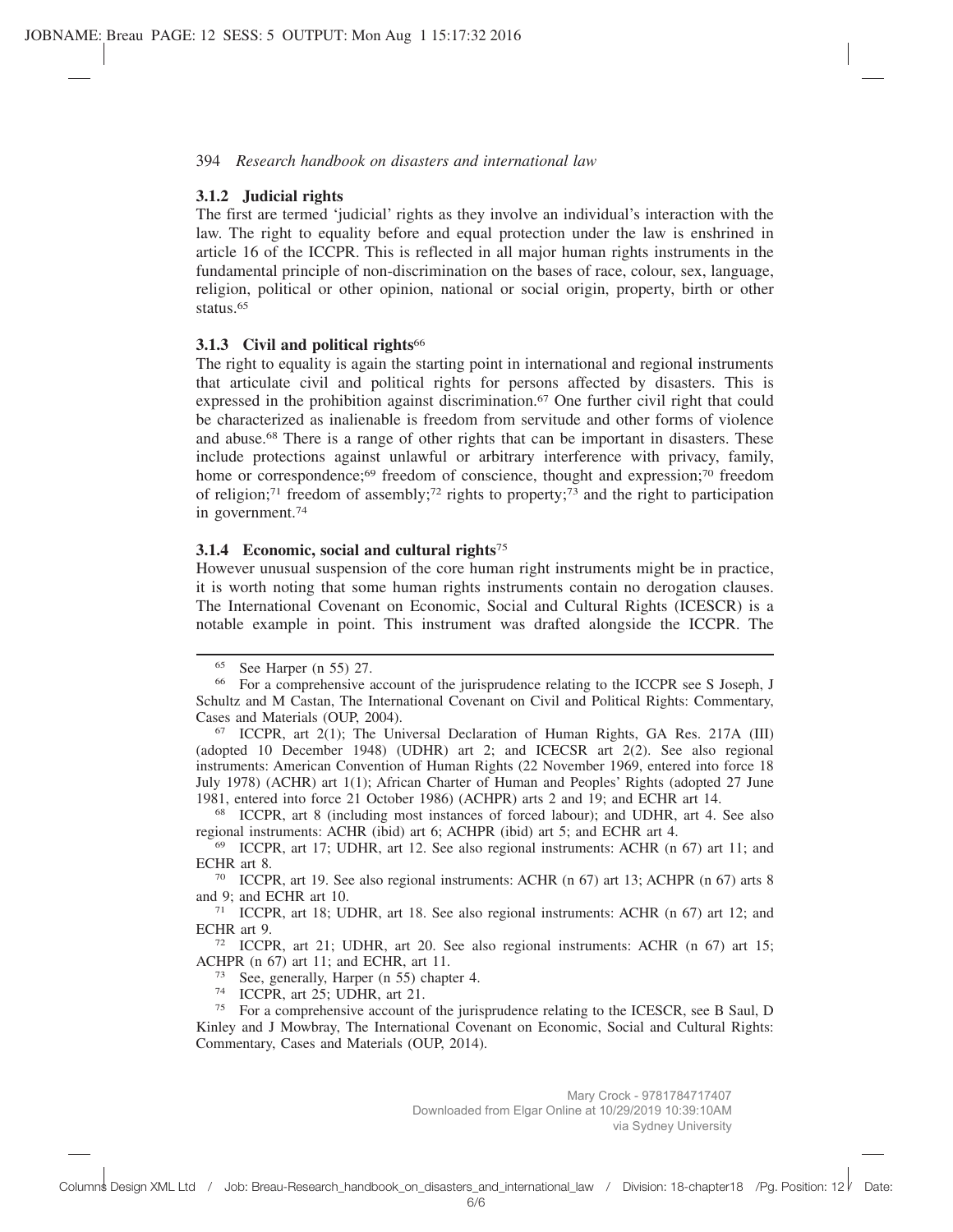absence of an equivalent provision to article 4 of the ICCPR has been read as an indication that the convention cannot be suspended in the case of public emergencies. Underscoring the centrality of the right to life, the fact that this instrument applies in full in disaster situations means that base human rights must include rights to food and water; shelter; health and medical services; clothing and sanitation; as well as the right not to be discriminated against on grounds of race, ethnicity, religion, sex or other protected grounds. As the UN Committee on Economic, Social and Cultural Rights (CESCR) has explained, humanitarian assistance must be 'adequate' such that goods and services are: available in sufficient quality and quantity; accessible to all without discrimination; culturally appropriate; and adaptable to the exigencies of a situation.76 The ECHR lists the following as 'non-derogable': the right to life; freedom from torture; freedom from slavery; the requirement that punishment be based in law; the double jeopardy rule; and the base prohibition on the death penalty.77 The list of non-derogable rights under the ICCPR and other conventions is even longer.78

It is in the human rights instruments that focus directly on persons who are most vulnerable in disaster situations that international law is most developed. Considering in turn each of the groups enumerated earlier, it will be seen that the most comprehensive coverage occurs in the most recent instruments: the CRC and the CRPD.

## **3.2 Human Rights and the Protection of Particular Groups**

#### **3.2.1 Women**

The main convention and protocol upholding the rights of women was done around the time that the ICCPR and the ICECSR were coming into force.79 The Convention on the Elimination of All Forms of Discrimination against Women (CEDAW) enshrines the prohibition of gender-based discrimination, requiring states parties to incorporate principles of gender equality in their constitution and domestic legislation.80 Article 1 defines discrimination as:

<sup>76</sup> See UN Committee on Economic, Social and Cultural Rights (CESCR), *General Comment No. 3: The nature of States Parties' obligations (Art 2(1) of the Covenant)*, UN Doc. E/1991/23 (14 December 1990); CESCR, *General Comment No 4: The Right to adequate housing (Art 11(1) of the Covenant)*, UN Doc. E/1992/23 (13 December 1991) para 8; CESCR, *General Comment No 12: The Right to adequate food (Art 11 of the Covenant)*, UN Doc E/C.12/1999/5 (12 May 1999) paras 7–13.

<sup>77</sup> See Protocol No 7 to the ECHR (n 63); Protocol No 6 to the ECHR (n 63); Protocol No 13 to the ECHR (n 63)

<sup>78</sup> See ICCPR, art 15(2); Kälin 'The Human Rights Dimension of Natural or Human-made Disasters' (n 15) 129 fn 37.<br><sup>79</sup> See CEDAW (n 12)

See CEDAW (n 12); Optional Protocol to the Convention on the Elimination of All Forms of Discrimination against Women (adopted 6 October 1999, entered into force 22 December 2000). See also the Convention on the Political Rights of Women (adopted 31 March 1953, entered into force 7 July 1954); Declaration on the Elimination of All Forms of Discrimination against Women (adopted 7 November 1967); Declaration on the Protection of Women and Children in Emergency and Armed Conflict (adopted 14 December 1974); Declaration on the Elimination of Violence Against Women (adopted 20 December 1993).

<sup>80</sup> CEDAW (n 12) art 2.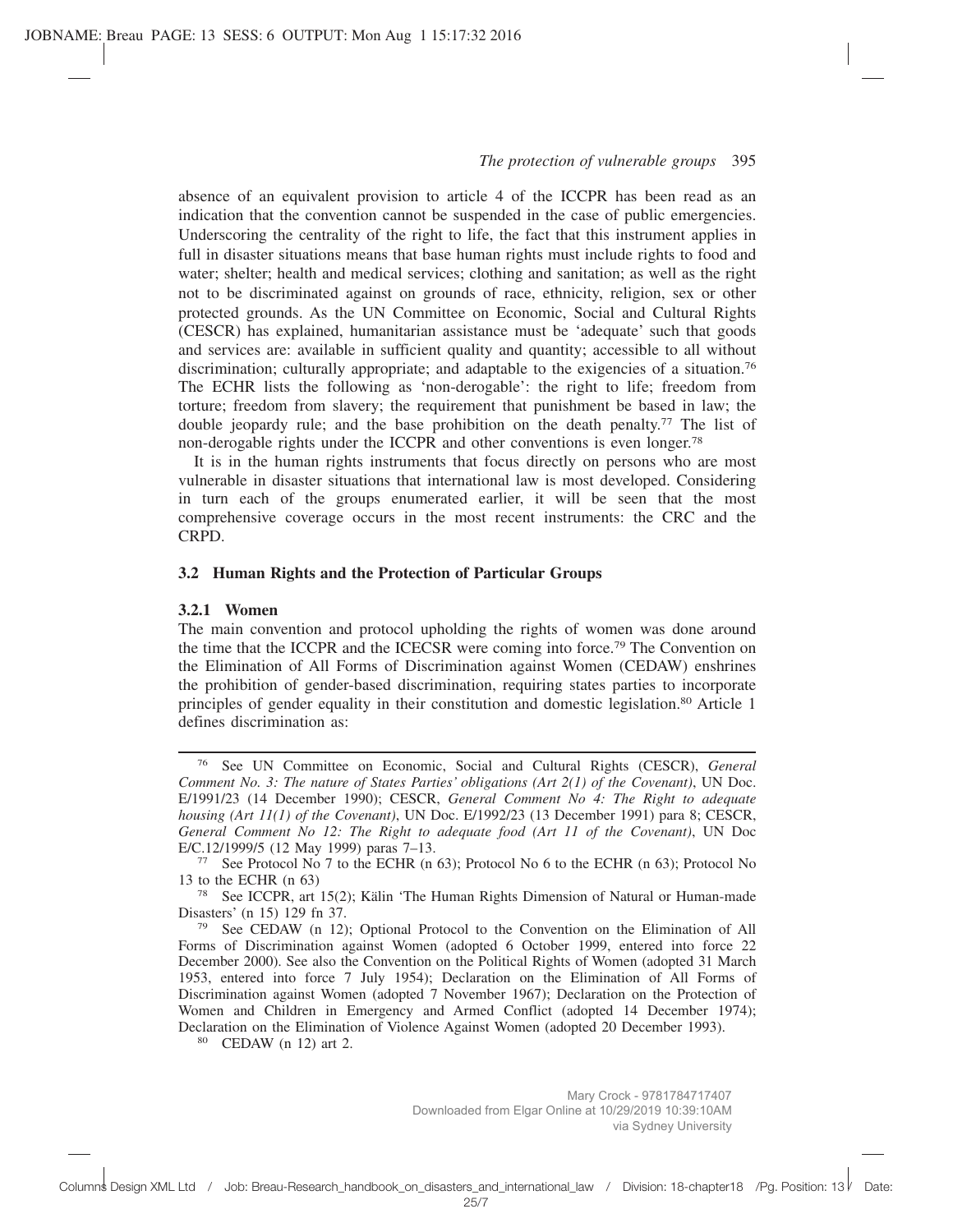#### 396 *Research handbook on disasters and international law*

[a]ny distinction, exclusion or restriction made on the basis of sex which has the effect or purpose of impairing or nullifying the recognition, enjoyment or exercise by women, irrespective of their marital status, on a basis of equality of men and women, of human rights and fundamental freedoms in the political, economic, social, cultural, civil or any other field 81

This basic protection operates to prohibit harmful traditional practices.82

In emergency situations, widows, single women and women living in poverty can be particularly susceptible to exploitation and abuse. They can be subjected to trafficking, forced marriage and precarious employment as prostitutes or piece-workers (homebased labour), or in street or factory work.83 CEDAW demands that states parties adopt measures to suppress all forms of trafficking, exploitation and prostitution of women.84 In this respect the Convention represents the first of a series of international and regional instruments targeting the harmful effects of human trafficking.85

The issue of forced marriage is of concern for women in many societies affected by disasters, with unaccompanied or orphaned girls being at particular risk. This vulnerability is recognized in the fact that many of the human rights instruments stipulate that marriage must only take place where both parties consent.<sup>86</sup> While the various Conventions do not provide a minimum age for marriage, the general approach has been to interpret these instruments as prohibiting the marriage of children aged less than 18 years. In fact, national laws vary in the stipulation of legal age for marriage. The general consensus is that child marriage places young people at risk of abuse, exploitation and adverse health outcomes.<sup>87</sup>

#### **3.2.2 Children**

Of all the vulnerable groups discussed in this chapter, children have attracted the most extensive matrix of international legal instruments. The CRC now has three optional

<sup>81</sup> Regional treaties to similar effect include the Protocol to the African Charter on Human and Peoples' Rights on the Rights of Women in Africa (13 September 2000, entered into force 25 November 2005) (PACHPRA) art 2 and ACHPR (n 67) art 18.

83 See, for example, D Otto, 'Remapping Crisis through a Feminist Lens' in S Kouvo and Z Pearson (eds), *Feminist Perspectives on Contemporary International Law: Between Resistance and Compliance* (Hart, 2011) 75.

<sup>84</sup> CEDAW (n 12) art 6.

<sup>85</sup> See, in particular, Protocol to Prevent, Suppress and Punish Trafficking in Persons, Especially Women and Children (adopted 12 December 2000, entered into force 25 December 2003); and Protocol against the Smuggling of Migrants by Land, Sea and Air (adopted 15 December 2000); and supplementing the 2003 Convention against Transnational Organized Crime (adopted 12 December 2000, entered into force 29 September 2003). See generally A Gallagher, *The International Law of Human Trafficking* (CUP, 2010).<br><sup>86</sup> See ICESCR art 10: ICCPR art 23: UDHR art 16: the Com

<sup>86</sup> See ICESCR, art 10; ICCPR, art 23; UDHR, art 16; the Convention on the Consent to Marriage, Minimum Age for Marriage and Registration of Marriages (adopted 10 December 1962, entered into force 9 December 1964). See also ACHR (n 67) art 17. The exception is the ECHR, art 12, which protects the right of all persons of age to marry in accordance with national laws.

Harper (n 55). See generally Chapter 2 of this publication for other rights of particular relevance to women who are protected by the various conventions.

<sup>82</sup> Harper (n 55) 73.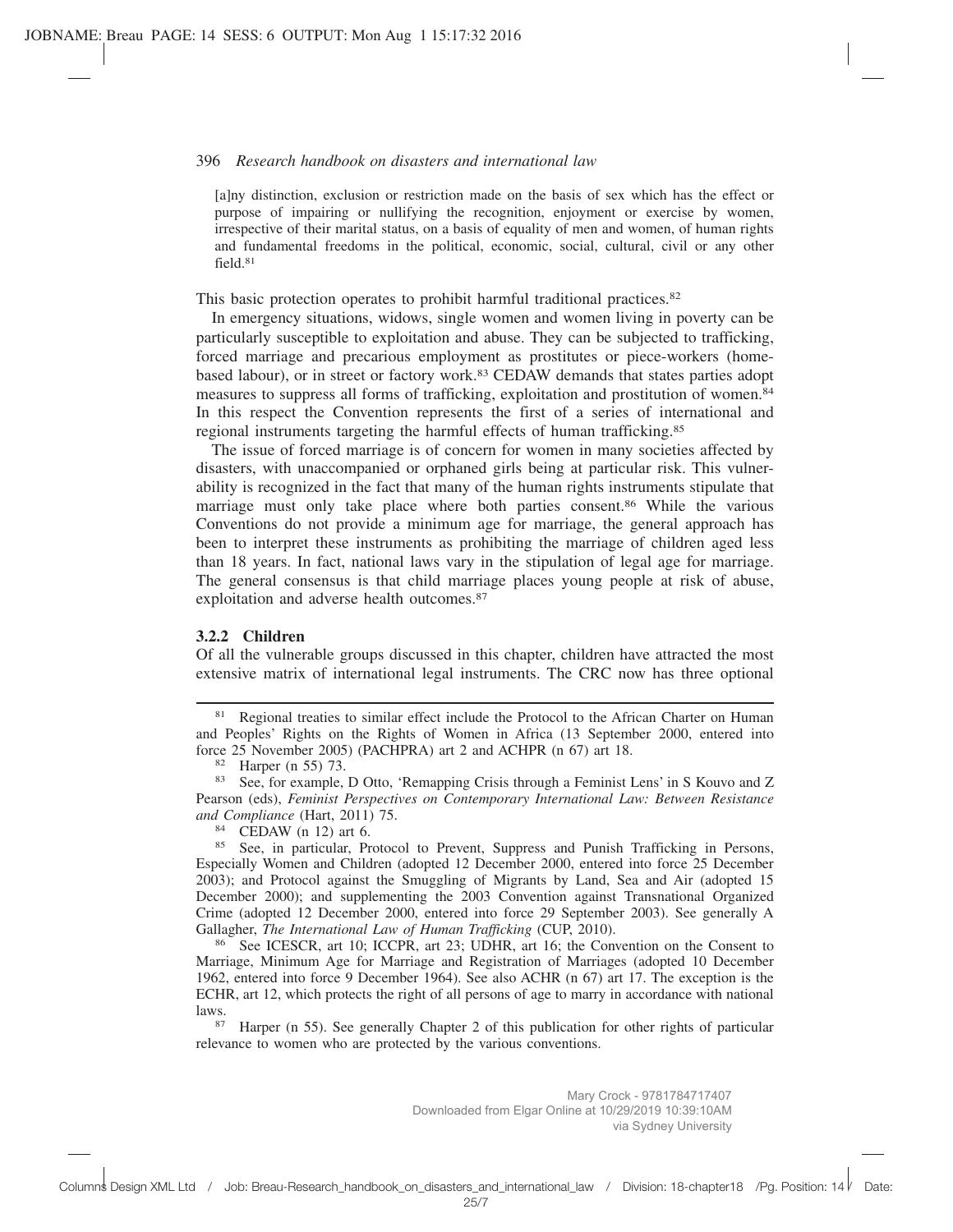protocols covering: the sale of children, prostitution and pornography; children in armed conflicts; and a regime for hearing individual complaints.88 These are supplemented by the traditional human rights treaties, the Hague Convention on inter-country adoption<sup>89</sup> and the smuggling and trafficking protocols.<sup>90</sup>

The CRC was drafted as a super human rights convention for children, expressly embracing on behalf of the world's children every instrument that could protect and foster respect for children as rights bearers. The most widely subscribed of all UN treaties other than the UN Charter.<sup>91</sup> this convention sets rules that apply to children regardless of citizenship, immigration status or circumstance. Children 'appear in the universal protected group of "children"'92 no matter what classifications states may seek to impose on them.

The CRC contains no derogation clause for emergency situations. Rather, it embraces and augments the protective functions of IHL and refugee law and other human rights. Article 38 requires states parties 'to respect and to ensure respect' for IHL applicable in armed conflicts which are relevant to children. States parties must ensure 'protection and care of children who are affected by an armed conflict', and avoid using children as soldiers.93

The centrepiece of this convention is article 3 which provides that the best interests of the child shall be a primary consideration in all actions concerning children.94 This

See Convention on Protection of Children and Co-operation in Respect of Inter-country Adoption (adopted 29 May 1993, entered into force 1 May 1995).

 $^{90}$  See above, n 85.

See the current list of the status of ratification, reservations and declarations, available at United Nations Treaty Collection <http://treaties.un.org/Pages/ViewDetails.aspx?src=TREATY &mtdsg\_no=IV-11&chapter=4&lang=en> accessed 24 September 2015.

<sup>92</sup> Office of the High Commissioner for Human Rights (OHCHR) *Study of the OHCHR on challenges and best practices in the implementation of the international framework for the protection of the rights of the child in the context of migration*, UN Doc. A/HRC/15/29, para 4.

<sup>93</sup> CRC (n 13) art 38.

<sup>88</sup> See Optional Protocol to the Convention on the Rights of the Child on the Sale of Children, Child Prostitution and Child Pornography (adopted 25 May 2000, entered into force 18 January 2002); Optional Protocol to the Convention on the Rights of the Child on the Involvement of Children in Armed Conflict (adopted 25 May 2000, entered into force 12 February 2002); Optional Protocol to the Convention on the Rights of the Child on a communications procedure, GA Res. 66/138 (adopted 19 December 2011, entered into force 14 April 2014).

<sup>&</sup>lt;sup>94</sup> The phrase 'best interests' recurs throughout the CRC (n 13): see arts 9, 18, 20, 21, 37, 40. The provenance of art 3 is found in principle 2 of the Declaration of the Rights of the Child, GA Res. 1386 (XIV) (20 November 1959); in two provisions of the Convention on the Elimination of all Forms of Discrimination Against Women (adopted 18 December 1979, entered into force 3 September 1981) arts  $5(b)$  and  $16(1)(d)$ ; and in the African Charter on the Rights and Welfare of the Child, OAU Doc. CAB/LEG/24.9/49 (adopted 1990, entered into force 29 November 1999) art IV, as well as the Charter of Fundamental Rights of the European Union [2000] OJ C 364/1, art 24(2). See J Pobjoy, 'The Best Interests of the Child Principle as an Independent Source of Protection' (2015) 64 ICLQ 327, 329. See also UN Committee on the Rights of the Children (UNCRC), *General Comment No 14 (2013): The Rights of the Child to Have His or Her Best Interests Taken as a Primary Consideration (Art 3(1))*, UN Doc. CRC/C/GC/14 (GC14).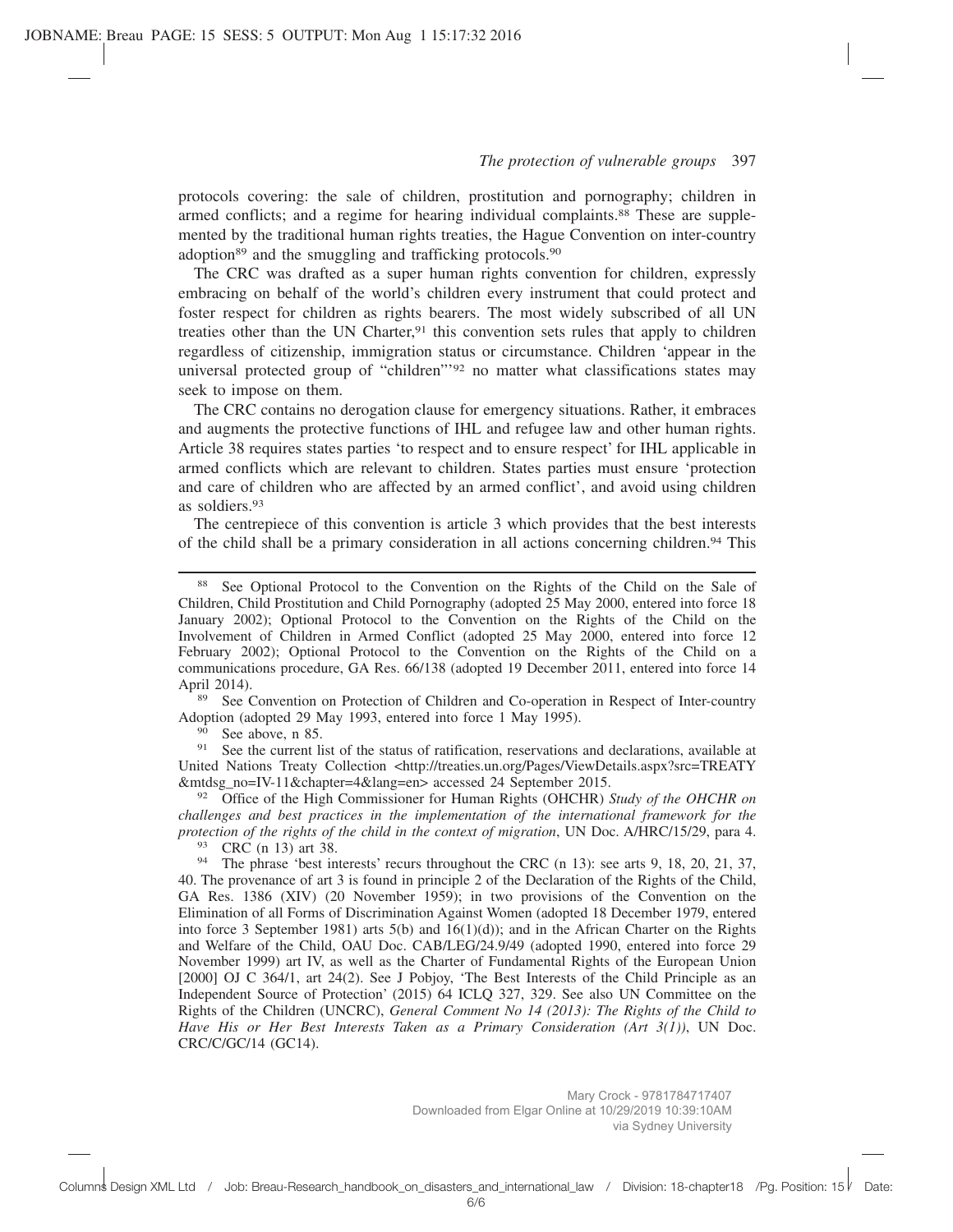provision has been described variously as a right, principle and a rule of procedure.95 Best interests should operate as the starting point in any actions involving children, whether this relates to procedures followed or the substantive outcomes effected. The Convention moves beyond the traditional welfare or paternalistic approach to children in the stipulation in article 12 that children must be allowed to participate in any process affecting them.96

Issues of first importance for children in disaster and emergency situations begin at birth with the child's right to an identity and nationality in the form of birth registration (article  $7(1)$  of the CRC). Unregistered births equate with statelessness – and the most radical forms of rightlessness.97 The CRC ties this together with a child's right to know and be cared for by her or his parents.98 Where a family is destroyed or disrupted by disaster, the CRC obliges states to afford children 'special protection and assistance'. Such measures preference family-based solutions through: '… foster placement, "kafala" under Islamic law; adoption, or, if necessary, placement in suitable institutions for the care of children. When considering solutions regard shall be had to the desirability of continuity in a child's upbringing and to the child's ethnic, religious, cultural and linguistic background.'99

The placement of children in substitute care raises multiple protection issues, most particularly where children are sent across international borders. The CRC contains a number of provisions that spell out the over-arching duty of states to protect children in these situations. Article 19 is of particular significance with its injunction that states parties protect children against all forms of violence, abuse and neglect, negligent treatment, maltreatment or exploitation, including sexual abuse. The article obliges states to establish social programmes as well as structural supports to ensure such protection.100

<sup>95</sup> CRC (n 13) art 3(1); UNCRC, *General comment No. 14 (2013) on the right of the child to have his or her best interests taken as a primary consideration (art 3, para 1)*, UN Doc. CRC/C/GC/14 (29 May 2013), paras 1–7.

<sup>96</sup> See UNCRC, *General Comment No 12: The Right of the Child to Be Heard*, UN Doc. CRC/C/GC/12 (1 July 2009) (GC12) para 74, stating that 'there can be no correct application of article 3 if the components of article 12 are not respected'. See also, GC14 (n 95) paras 43, 53–4.

<sup>97</sup> See J Bhabha, *Children without a State: A Global Human Rights Challenge* (MIT Press, 2011).

<sup>98</sup> See CRC (n 13), art 7(1) and art 9.<br>99 CRC (n 13) art 20

 $^{99}$  CRC (n 13), art 20.<br><sup>100</sup> See also CRC (n 13)

<sup>100</sup> See also CRC (n 13), arts 32–8. See UNCRC, *General Comment No 13 (2011): The right of the child to freedom from all forms of violence*; PS Pinheiro, *World Report on Violence Against Children* (UN Secretary-General's Study on Violence against Children, October 2006)  $\lt$ http://www.unicef.org/lac/full tex(1).pdf> accessed 24 September 2015; and S Har, YH Lee and M Wernham, 'A New Age for Child Protection: General Comment 13: Why it is Important, How it was Constructed and What it Intends' (2011) 35 Child Abuse and Neglect 970. For a comprehensive account of art 19 of the CRC see J Cashmore, 'Article 19: The Right to Protection against All Forms of Violence, Abuse and Neglect' in J Tobin and P Alston (eds), *The Convention on the Rights of the Child: Commentary Cases and Materials* (OUP, forthcoming).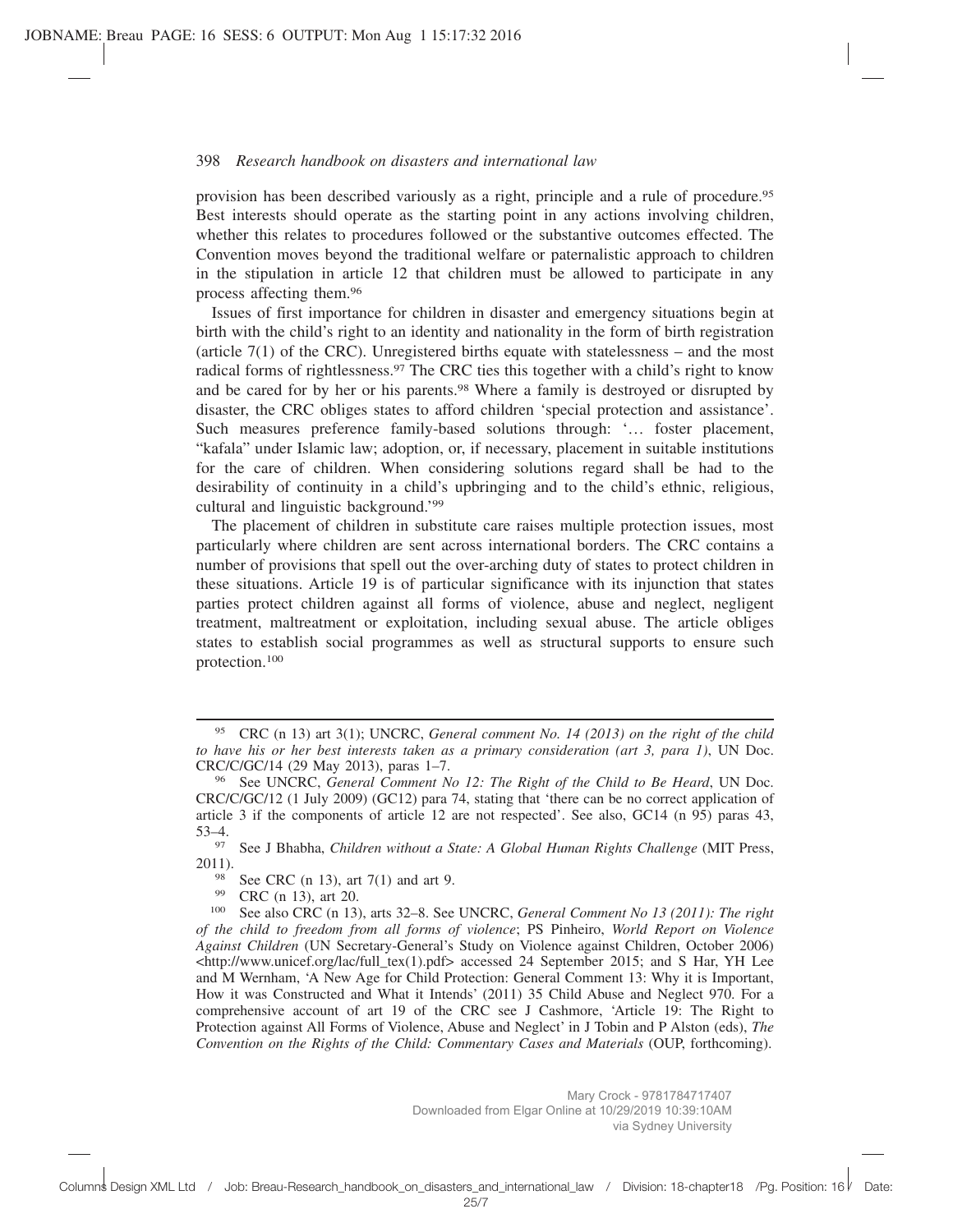Another striking aspect of the CRC is its treatment of child refugees.<sup>101</sup> Article 22 obliges states to extend protection to children equally whether they are considered to be Convention refugees (as defined) or are seeking refugee status, and whether unaccompanied or accompanied by parents or other persons. The provision enjoins states to cooperate with the UN and other agencies to protect and assist such children to trace and re-unite with family members (see also articles 9 and 10). In the event that this cannot be achieved, refugee children must be afforded the same protections as permanent residents or citizen children.

Article 22 draws in all of the protective measures contained in the CRC and other human rights instruments. For children seeking asylum, the UNCRC acknowledged in General Comment 12 that it is critical that children seeking protection as refugees be allowed to express their views on all aspects of relevant proceedings.102 In terms of substantive outcomes, article 6 enshrines the child's right to life survival and development, and article 37(b) enshrines the child's right not to be detained: a matter of pressing concern in more than one country.103 The Convention makes provision for children with disabilities in article 23, while issues of health and education receive separate treatment.104 In emergency situations, the right to health is of critical importance. For children, disruptions will often affect access to schooling, with potentially life-altering consequences for the child's development.

It is beyond the scope of this chapter to explore all of the relevant law in detail. Suffice to note that the protective force of the CRC has been enhanced over the years with protocols on the sale of children, child prostitution and child trafficking, and with separate conventions relevant to inter-country adoptions.<sup>105</sup>

#### **3.2.3 Persons with disabilities**

The story of how the CRPD came to address the situation of PWDs in emergencies is interesting. The UN General Assembly established the Ad Hoc Committee on a Comprehensive and Integral International Convention Protecting the Rights and Dignity of PWDs in 2002.106 The Committee was tasked with drafting a comprehensive human rights treaty for PWDs, using existing human rights Conventions as the starting point.107 The Boxing Day tsunami occurred just before the Committee met for the fifth

<sup>&</sup>lt;sup>101</sup> For a comprehensive account of Article 22 of the CRC see J Pobjoy, 'Article 22: Refugee Children' in J Tobin and P Alston (eds), *The Convention on the Rights of the Child: Commentary Cases and Materials* (OUP, forthcoming).

<sup>102</sup> GC12 (n 96) para 123.

<sup>103</sup> See, for example, C Costello, 'Human Rights and the Elusive Universal Subject: Immigration Detention under International Human Rights and EU Law' (2012) 19(1) Indiana Journal of Global Legal Studies 257; and M Crock, 'You Have to be Stronger than Razor Wire: Legal Issues Relating to the Detention of Refugees and Asylum Seekers' (2002) 10 Australian Journal of Administrative Law 33.

<sup>&</sup>lt;sup>104</sup> See arts 24 and 39 (health) and 28–9 (education).<br> $\frac{105}{2}$  See above n 85

 $^{105}$  See above n 85.<br> $^{106}$  Comprehensive

Comprehensive and integral international convention to promote and protect the rights and dignity of persons with disabilities, GA Res. 56/168 (26 February 2002) para 1.

<sup>&</sup>lt;sup>107</sup> In addition to the instruments discussed throughout this chapter, see the 1991 Principles for the Protection of Persons with Mental Illness and the Improvement of Mental Health Care,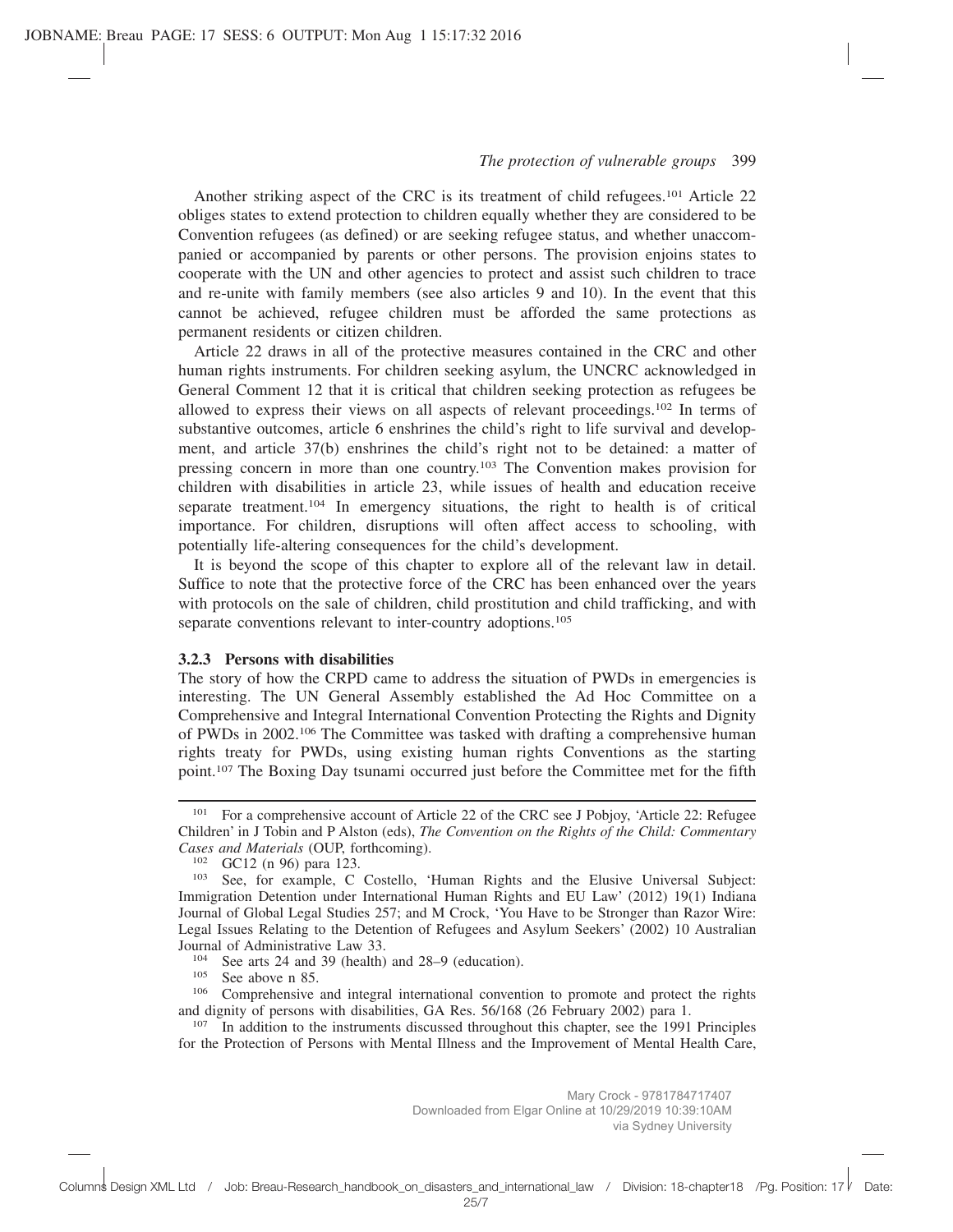time, prompting the delegation from Costa Rica to propose a separate provision on 'special situations' rendering PWDs 'especially vulnerable'.108 The result is article 11 of the CRPD. Apart from the CRC, which expressly references IHL and refugee law, the CRPD is the only Convention that explicitly invokes IHL and international human rights law as being applicable in all forms of natural and man-made emergencies. As we have seen, article 11 enjoins states to take 'all necessary measures to ensure the protection and safety of PWDs in situations of risk, including situations of armed conflict, humanitarian emergencies and the occurrence of natural disasters'. As well as establishing a framework for monitoring the way PWDs are treated by state parties, the CRPD's Optional Protocol establishes a regime for the hearing of individual complaints.109 As I have argued in greater depth elsewhere, the rights protected in the CRPD apply to all persons on the territory of a state party, irrespective of nationality or visa status. In other words, the Convention operates to protect refugees and stateless persons as well as nationals of a state who are affected by disasters.110

The revolution wrought by the CRPD is that it mandates a paradigm shift in the way PWDs are treated. It uses the language of rights, replacing the medical or charity approach that has traditionally viewed these people as objects of pity, or recipients of welfare and passive protection.111 The 'social model' of disability recognizes that impairments alone do not disable a person. Rather, the inability to function in a society occurs as a result of environment and social attitudes – and a failure to make 'reasonable accommodation' for a person's impairment. This phrase is defined in article 2 as 'necessary and appropriate modification and adjustments … to ensure to persons with disabilities the enjoyment or exercise on an equal basis with others of all human rights and fundamental freedoms'. Article 5(3) makes it clear that a failure to make reasonable accommodation for a person with impairments constitutes impermissible discrimination on the basis of disability. The rights-affirming adage 'nothing about us without us' finds expression in the participation provision (article  $12$ ).<sup>112</sup>

<sup>110</sup> See M Crock, C Ernst and R McCallum, 'Where Disability and Displacement Intersect: Asylum Seekers and Refugees with Disabilities' (2012) 24 IJRL 735, 741.

GA Res. 46/119 (17 December 1991); the Declaration on the Rights of Mentally Retarded Persons, GA Res. 2856 (XXVI) (20 December 1971); and the Declaration on the Rights of Disabled Persons, GA Res 3447 (XXX) (9 December 1975).

<sup>108</sup> M Schulze, *A Handbook on the Human Rights of Persons With Disabilities: Understanding the UN Convention on the Rights of Persons With Disabilities* (September 2010), 83 <http://iddcconsortium.net/sites/default/files/resources-tools/files/hi\_crpd\_manual\_sept2009\_ final.pdf> accessed 24 September 2015.

<sup>&</sup>lt;sup>109</sup> The Convention provides for the establishment of the Committee on the Rights of *Persons with Disabilities* (CRPD Committee). See R Kayess and P French, 'Out of Darkness into Light? Introducing the Convention on the Rights of Persons with Disabilities' (2008) 8 HRLR 1.

<sup>111</sup> On this point, see the comments of L Arbour, *Statement by the UN High Commission for Human Rights, on the Ad Hoc Committee's adoption of the International Convention on the Rights of persons with disabilities* (5 December 2006) cited in Kayess and French (n 109) 1.

<sup>&</sup>lt;sup>112</sup> On 11 April 2014 the CRPD Committee adopted a comment on this article. See UNCRPD Committee, 'General Comment No 1 – Article 12: Equal Recognition before the Law' UN Doc. CRPD/C/GC/1 (19 May 2014).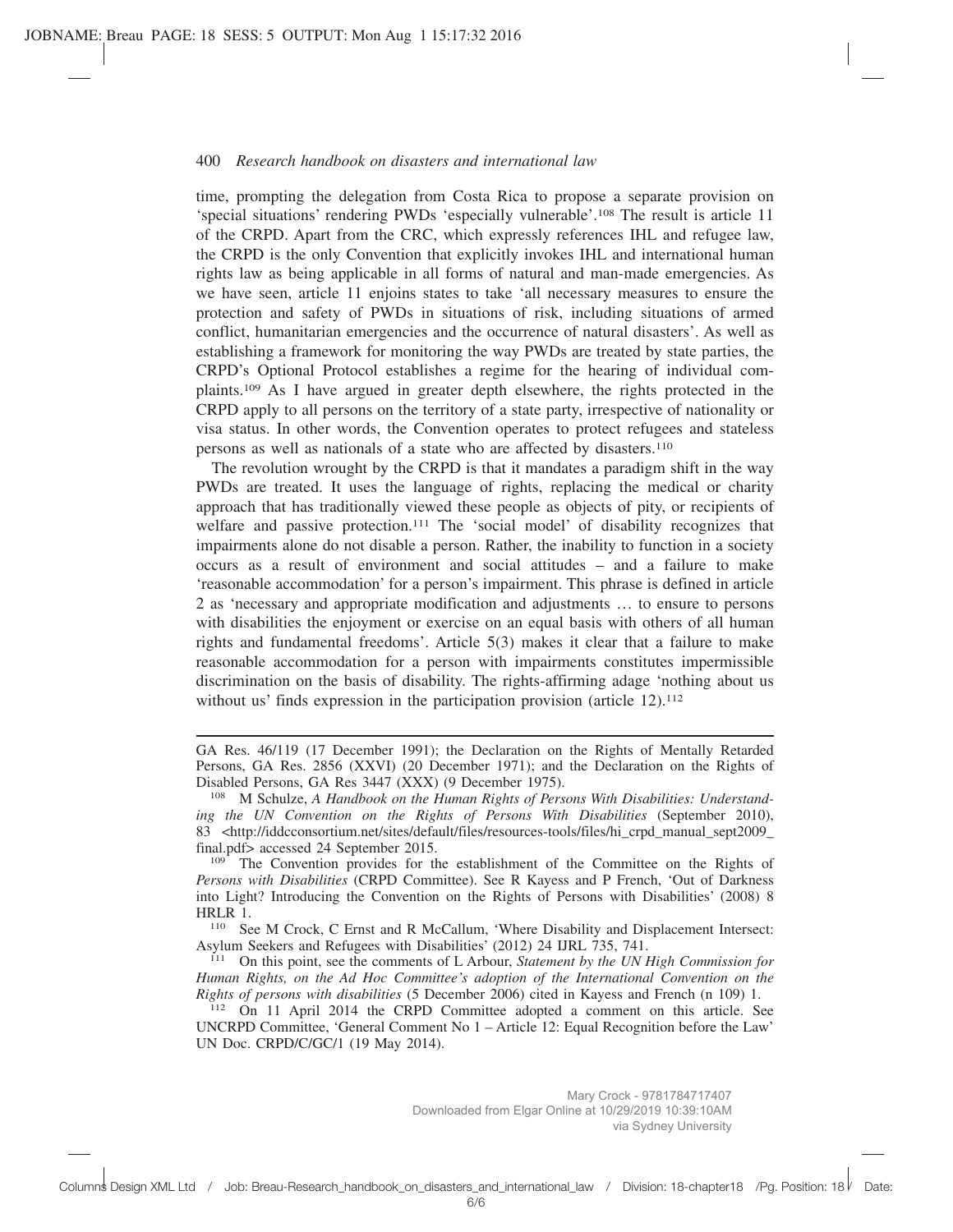Article 11 recognizes that in emergency situations, minor impairments can become major impediments to participation. Differential treatment may be necessary to ensure universal enjoyment of rights. The CRPD Committee has issued statements exhorting state parties to make accommodation for PWDs in both man-made and natural disaster situations. For example, in 2013, it exhorted all players in the conflict in Syria to give assistance to PWDs; to stop targeting civilians; and to allow the various humanitarian actors to give assistance without being hindered.<sup>113</sup>

Research undertaken by the University of Sydney suggests that the CRPD is beginning to make a difference for PWDs who are displaced by human conflict or natural disasters.114 One way in which this is occurring is in the way PWDs are being identified and counted. As the 'Washington Group' have operationalized through their research tool,115 the CRPD demands that states look beyond any obvious impairments that a person might have (such as blindness or physical impairment) to ask about what a person can and cannot do without assistance.116

In addition to the basic principle of non-discrimination acknowledged in article 4, the CRPD enshrines all of the major economic, social and political rights.117 As Harper notes, for persons with disability, the issues of greatest significance in emergency situations will often relate to the provision of health care;<sup>118</sup> protection from exploitation and abuse;<sup>119</sup> and the recognition of the person's right to dignity and respect – most particularly in acknowledging the rights to autonomy and self-sufficiency.120 The basic rights to respect and to participate underpin moves to encourage a more inclusive approach to disaster risk prevention and to the planning for emergency events, including rescue missions and rehabilitation post-disaster.

## **3.2.4 Older persons**

Another group that are worthy for consideration in the context of disasters and emergencies are the elderly. As Handicap International and HelpAge have highlighted, older persons often find themselves affected by the infirmities of age or with

<sup>113</sup> Office of the United Nations High Commissioner for Human Rights, *Persons with disabilities: 'forgotten victims' of Syria's conflict – UN committee* (Press Release, 17 September 2013) <http://www.ohchr.org/EN/NewsEvents/Pages/DisplayNews.aspx?NewsID=13736&Lang ID=E> accessed 24 September 2015. The CRPD Committee is the monitoring body for CRPD.

<sup>&</sup>lt;sup>114</sup> See Crock, McCallum, Saul and Smith-Khan (n 10).

<sup>115</sup> Washington Group on Disability Statistics, *Washington Group: Extended Question Set on Functioning* (WG ES-F) Version 9, November 2011) <http://www.cdc.gov/nchs/data/ washington\_group/WG\_Extended\_Question\_Set\_on\_Functioning.pdf> accessed 24 September  $2015.$ <sub>116</sub>

See Crock, McCallum, Saul and Smith-Khan (n 10).

<sup>117</sup> See, e.g., arts 18 (liberty of movement and nationality), 2 (Freedom of expression and opinion, and access to information), 22 (respect for privacy), 23 (respect for home and the family), 24 (non-discrimination in education), 28 (living standards), 27 (non-discrimination in employment), and the participation articles in arts 29 (political and public life) and 30 (cultural life, recreation, leisure and sport).

<sup>&</sup>lt;sup>118</sup> See art 25.

<sup>119</sup> See arts 15–16.

<sup>120</sup> See arts 19 and 26. See also Harper (n 55) 87.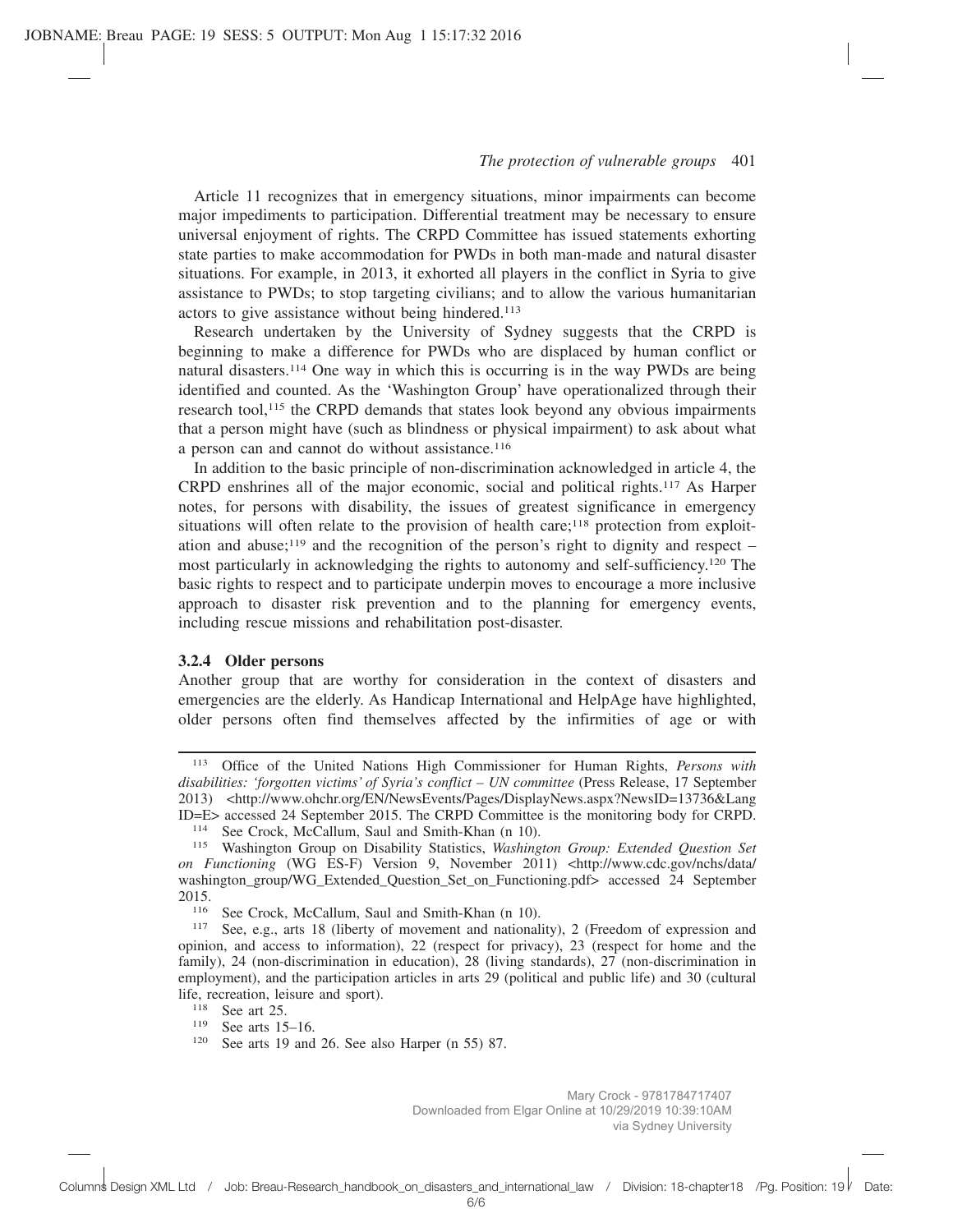disabilities that make them particularly vulnerable.121 Although there have been significant advocacy efforts made to secure a human rights convention for these people, the law in this field remains particularly under-developed. In 2011, the Secretary General made a report to the UN General Assembly as a follow-up to the Second World Report on Aging.122 Acknowledging that older persons are not a homogenous group, the Secretary General nevertheless identified four main challenges facing older persons. These are discrimination; poverty; violence and abuse; and the failure to provide measures or services specific to the needs of older persons. In emergency situations, disadvantage can be compounded by other grounds of discrimination such as sex, ethnicity, disability and socio-economic status. As matters stand, older persons have the full range of human rights instruments at their disposal. Of these the most important may be the CRPD, although the protection issues specific to older persons are central to efforts being made to draft a tenth human rights Convention to protect these people.123

## **3.2.5 Minority groups**

Other than the Refugee Convention which is often all about persecuted minorities, the international human rights instrument most relevant to minority groups affected by disasters is one of the earlier Conventions. The International Convention on the Elimination of all Forms of Racial Discrimination (CERD) prohibits discrimination on the basis of race, colour, descent or national or ethnic origin. Discrimination is defined as any distinction, restriction or preference. As Harper explains, this convention is important in an emergency context because of the propensity to exclude or overlook minority groups. A reluctance on the part of marginalized people to reach out for help is also an issue.124 CERD established an oversight committee that operates to oversee state practice relative to the Convention. However, no protocol has been concluded to facilitate the hearing and adjudication of complaints brought by individuals.

<sup>&</sup>lt;sup>121</sup> See HelpAge and Handicap International (n 7).

<sup>122</sup> *Follow-up to the Second World Assembly on Ageing*, UN Doc. A/66/173 (Report of the UN Secretary-General, 22 July 2011).

<sup>123</sup> See UN Department of Economic and Social Affairs (DESA), Open-ended Working Group on Ageing for the purposes of strengthening the protection of the human rights of older persons, established by the General Assembly by resolution 65/182 (21 December 2010). See, Towards a comprehensive and integral international legal instrument to promote and protect the rights and dignity of older persons, GA Res. 67/139 (13 February 2013); and Follow-up to the Second World Assembly on Ageing, GA Res. 65/182 (4 February 2011). See generally <http://social.un.org/ageing-working-group/> accessed 24 September 2015.

 $124$  See Harper (n 55) 94–100.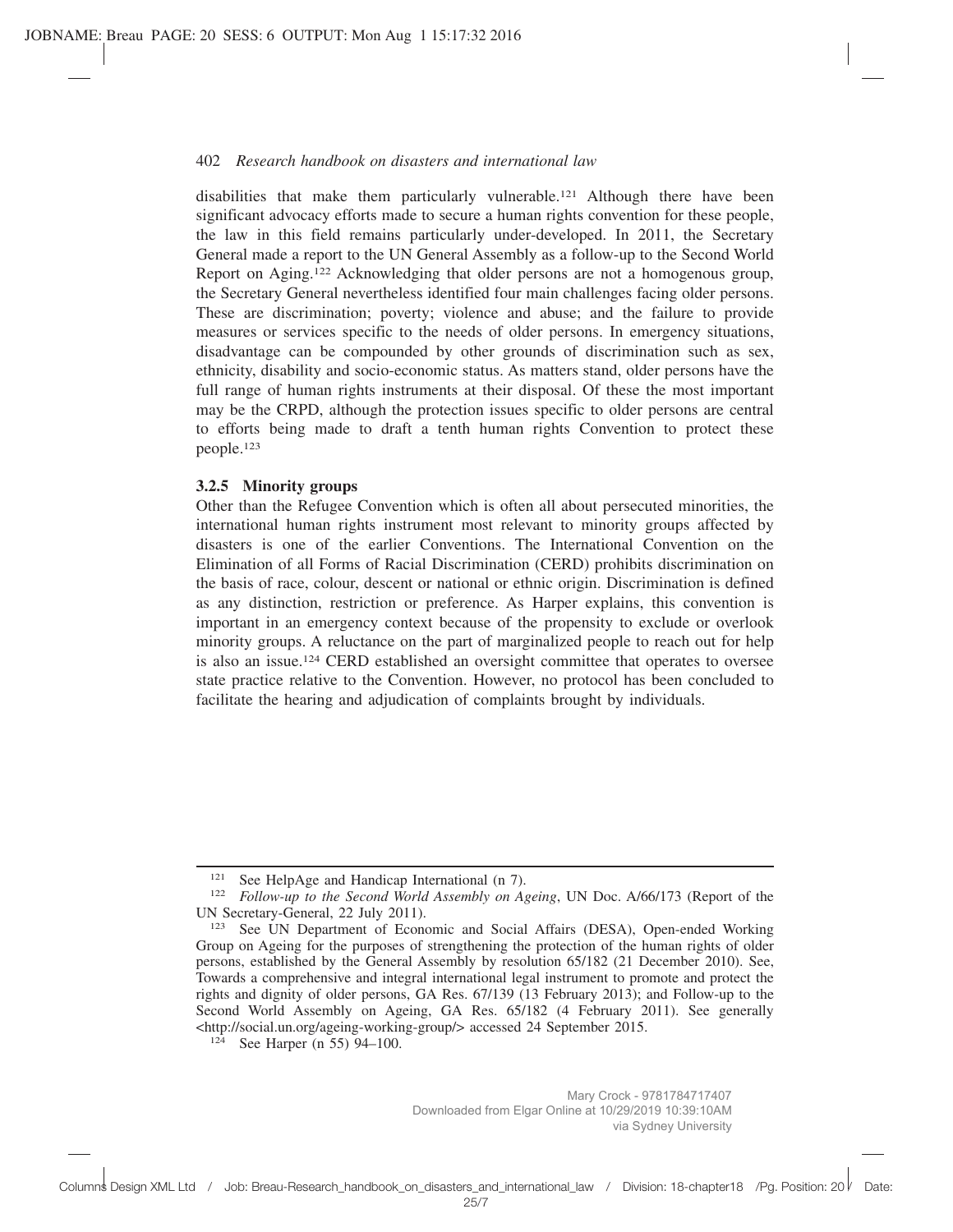# 4. CONCLUSION: STRENGTHENING LEGAL FRAMEWORKS FOR PROTECTING THE VULNERABLE IN SITUATIONS OF DISASTER

While the development of IHRL demonstrates a degree of progress in global attitudes, the lived experience of vulnerable persons in disasters depends ultimately on the protective measures taken by states, institutions and individuals. At the end of the day the Human Rights Treaty bodies have little coercive power: their (non-binding) recommendations can have little impact unless states deign to respond. The critical significance of securing the international commitment of states to prepare for and to cooperate in the management of disasters is a driving force behind UN initiatives.

In 2005 the UN Secretary General argued that natural disasters were becoming 'an increasingly serious obstacle to the achievement of the Millennium Development Goals'.125 This realization is behind the more recent Sustainable Development Goals.126 While international law recognizes that states have the primary responsibility to render assistance,127 there is increasing support for the view that states also have an obligation to seek (and not to refuse) assistance when an event is beyond the capacity of the state.128

As Fidler documents,<sup>129</sup> there remains a 'yawning gap' at the heart of international law in the frameworks for dealing with disasters of supra-national proportions. The International Law Commission has begun the task of formulating some legal rules. Interestingly, the early drafts produced related in large measure to rules around state cooperation in disasters. The rights of vulnerable persons were not prominent on the agenda.130 For its part, the IFRC Movement adopted the Guidelines for the domestic facilitation and regulation of international disaster relief and initial recovery assistance (IDRL Guidelines) in November 2007. These were endorsed by the UN General Assembly in 2008 in resolutions that encouraged states to adopt them.131 Again, this

<sup>129</sup> See Fidler (n 16) 465.

<sup>&</sup>lt;sup>125</sup> See *In Larger Freedom: Towards Development, Security and Human Rights for All*, UN Doc. A/59/2005 (Report of the UN Secretary-General, 21 March 2005) para 203.

<sup>126</sup> Transforming Our World: The 2030 Agenda for Sustainable Development, GA Res. 70/1  $(25$  September 2015) (SDGs).<br> $^{127}$  See GA Res. 46/182 of

<sup>127</sup> See GA Res. 46/182 of 19 December 1991; International Law Commission (ILC), *Draft Articles on the Protection of Persons in the Event of Disasters*, UN Doc. A/CN.4/L.831 (15 May 2014) (ILC Draft Articles) art 12.

<sup>&</sup>lt;sup>128</sup> See the discussion by W Kälin, 'The Human Rights Dimension of Natural or Humanmade Disasters' (n 15) 143–5.

<sup>130</sup> See ILC, *Draft Articles on the Protection of Persons in the Event of Disasters: Texts and titles of Draft Articles 6, 7, 8 and 9 provisionally adopted by the Drafting Committee on 6, 7 and 8 July 2010*, UN Doc A/CN.4/L.776 (14 July 2010).

<sup>131</sup> See Strengthening emergency relief, rehabilitation, reconstruction and prevention in the aftermath of the Indian Ocean tsunami disaster, GA Res. 63/137 (3 March 2009); Strengthening of the coordination of emergency humanitarian assistance of the United Nations, GA Res. 63/ 139 (5 March 2009); International cooperation on humanitarian assistance in the field of natural disasters, from relief to development, GA Res. 63/141 (10 March 2009). See also IFRC, *About*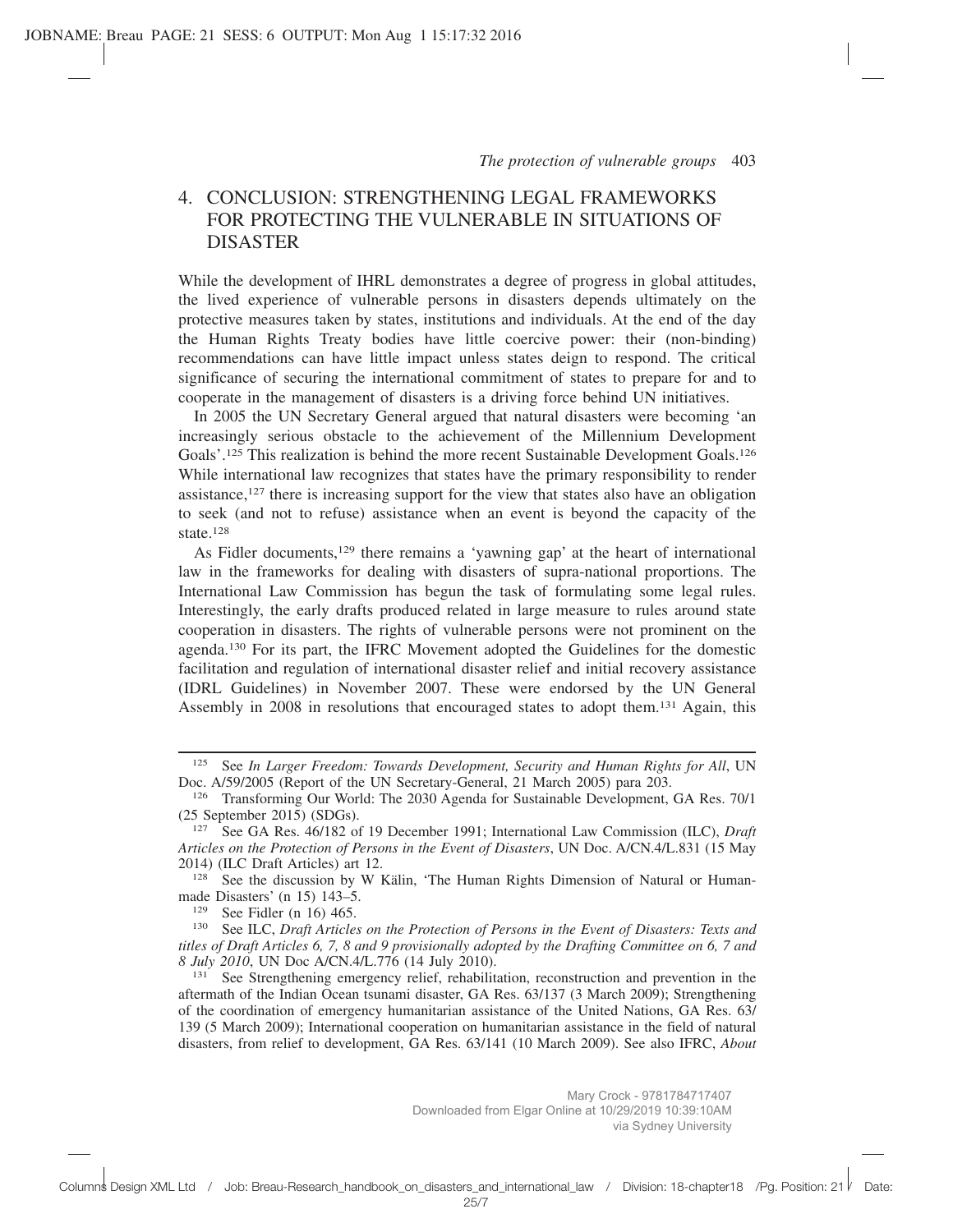document focuses on co-operation, relief operations and building resilience in communities prone to disaster.

International meetings called in response to disasters in Japan have had a similar focus on risk reduction and planning for disasters.132 The change that is apparent in these latest initiatives is that attention is being paid to the needs of specific groups. For example, while the Millennium Goals made no mention of PWDs, the Sustainable Development Goals are being drafted in a much more inclusive process and with a more inclusive focus. Goal seven is to 'Empower *inclusive*, productive and resilient cities' (emphasis added).133 Resilience is defined as:

the ability of a system, community or society exposed to hazards to resist, absorb, accommodate to and recover from the effects of a hazard in a timely and efficient manner, including through the preservation and restoration of its essential basic structures and functions.<sup>134</sup>

The need for stronger legal frameworks was stressed by the IFRC and the UN Development Program (UNDP) in their multi-country report released in June 2014.135 The report states:

Greater inclusion of women and the most vulnerable in Disaster Risk Reduction (DRR) planning and implementation is an important measure to prevent them from being disproportionally affected by disasters. While several country examples mandate the formal participation of women and vulnerable groups by law, in most cases, these legal provisions are merely aspirational statements. It is recommended, therefore, to mandate by law specific mechanisms that facilitate the representation of women and vulnerable groups in both national and local Disaster Risk Management institutions and processes. Since the study was not able to gather sufficient data on the implementation of legal provisions for the inclusion of women and vulnerable groups, this is an area that would lend itself to further in-depth research on legal provisions and practice concerning their involvement in DRR needs assessments, planning, implementation and institutions.136

These issues were central to the decision to make disaster preparedness a focus of the June 2015 Conference of States Parties of the CRPD.137

<sup>133</sup> SDGs (n 126) goal 7.

<sup>136</sup> Ibid 86, recommendation 6.<br><sup>137</sup> See Report of the eighth sesse

See Report of the eighth session of the Conference of States Parties to the Convention on the Rights of Persons with Disabilities, UN Doc. CRPD/CSP/2015/5 (13 July 2015). See also

*the Disaster Law Programme <https://www.ifrc.org/en/what-we-do/disaster-law/about-idrl/>* accessed 24 September 2015.

<sup>132</sup> See the Sendai Framework for Disaster Risk Reduction (2015–2030), UN Doc. A/CONF.224/CRP.1 (adopted 18 March 2015) (the Sendai Framework). This document follows on from the Hyogo Framework for Action 2005–2015: Building the Resilience of Nations and Communities to Disasters, UN Doc. A/CONF.206/6 (adopted 22 January 2005).

<sup>134</sup> UN Office for Disaster Risk Reduction (UNISDR), *2009 UNISDR Terminology on Disaster Risk Reduction*, (May 2009) <http://www.unisdr.org/files/7817 UNISDRTerminology English.pdf> accessed 24 September 2015.

<sup>135</sup> IFRC and UNDP, *Effective Law and Regulation for Disaster Risk Reduction: A Multi-Country Report* (2014).